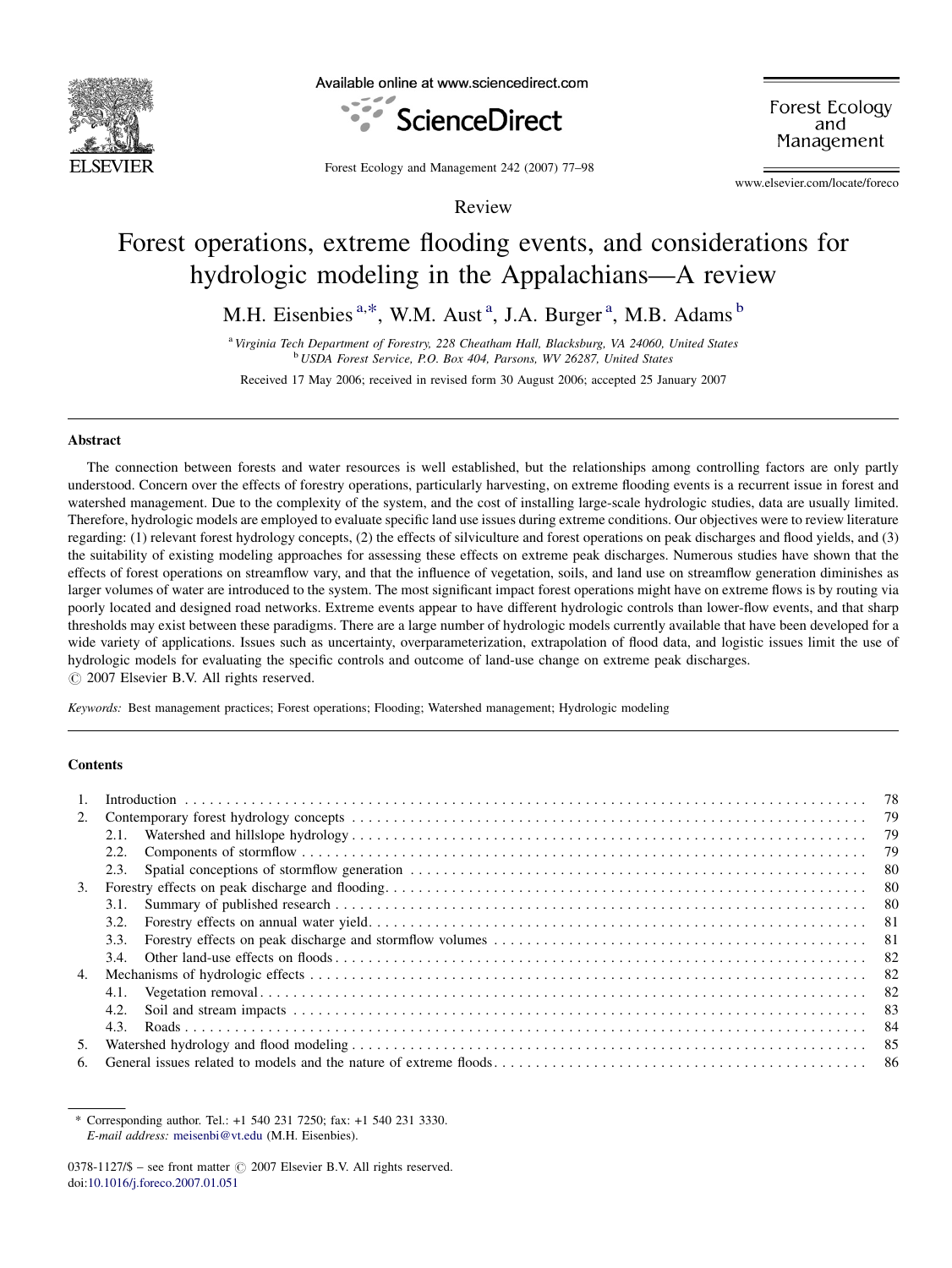## 1. Introduction

The impact of forestry practices, particularly harvesting, on flooding and site hydrology is a recurrent scientific, social, and political theme in watershed management [\(Lull and Reinhart,](#page-18-0) [1972; McCulloch and Robinson, 1993; Andreassian, 2004;](#page-18-0) [Calder, 2006](#page-18-0)). Floods caused an estimated 90 billion dollars in damage in the United States during the 1990s [\(Pielke et al.,](#page-19-0) [2002\)](#page-19-0). The premise that forests and related land-use affect watershed hydrology is ancient ([Lull and Reinhart, 1972;](#page-18-0) [Keller, 1988; Andreassian, 2004\)](#page-18-0). It seems that throughout history, people have perceived that floods were occurring with increasing frequency and devastation. That perception remains today, and may be true from a purely economic standpoint [\(Harr](#page-17-0) [et al., 1975; Pielke et al., 2002; Yeo, 2002; DeWalle, 2003; FAO](#page-17-0) [and CIFOR, 2005\)](#page-17-0).

The impact of floods could be as much the result of exposure due to population pressures as changes in climate or the environmental impact of human activity. There is some evidence that the frequency of severe flooding may be increasing due to climate change and permanent large-scale changes in land use ([Macklin and Lewin, 2003](#page-18-0)). In addition, there has been a slight upward trend in 1-day rainfalls greater than 50 mm in the US since the 1930s ([Kunkel et al., 1999\)](#page-18-0). Some attribute perceived increases in flood damage to the increased development within flood-prone areas, and conclude that there is little evidence of a connection between forest conversion and large-scale, extreme flooding ([FAO and CIFOR,](#page-17-0) [2005; Calder, 2006](#page-17-0)). Therefore, the magnitude of the influence of land use on flooding, and its specific mechanisms, remains the focus of much research and debate throughout the world.

Regardless, there is little doubt that forests influence the storage and movement of water in watersheds. The removal of trees through harvesting, or conversion to other land uses, generally reduces water demand and will affect water yield particularly during the growing season. Soil disturbance, skid trails, and road systems may alter hillslope hydrology and flow routing to rivers and streams ([Megahan, 1972; Wemple et al.,](#page-19-0) [1996; Sidle and Onda, 2004; Ziegler et al., 2004; Sidle et al.,](#page-19-0) [2006b\)](#page-19-0). Changing the timing and magnitudes of hillslope runoff in response to storms may in turn increase the frequency and magnitude of local and regional floods. Despite centuries of scientific observations and research inspired by significant flooding events, many aspects about the relationship between land-use and flooding, in particular extreme flooding, remain unresolved.

Hydrologists commonly define floods as any flow event that exceeds the normal banks of a river or stream ([Jarvis, 1936;](#page-18-0) [Leopold and Maddock, 1954](#page-18-0)). Floods are also defined by their return period or relative frequency as the maximum event for a given year in the long term ([Barrows, 1948](#page-16-0)). Hydrologic research has traditionally been directed at studying frequent, minor to moderate flood events. In contrast, the public perception of floods is often restricted to more extreme events that result in loss of life or property. Significant public and political pressure to prevent future events often follows large, damaging floods and forest protection is regularly a centerpiece of any action plan [\(Miller, 1997; FATT, 2002;](#page-19-0) [Brzozowski, 2004; FAO and CIFOR, 2005; Calder, 2006\)](#page-19-0). The perceived importance of forests as a primary mechanism for comprehensive flood protection is at the core of new litigation against forest landowners claiming that harvesting activities increase risks for major floods [\(Mortimer and Visser,](#page-19-0) [2004](#page-19-0)).

A general misunderstanding regarding the nature of forest hydrologic function has been propagated by over-simplifications of the water cycle [\(Keller, 1988; Miller, 1997; FAO and](#page-18-0) [CIFOR, 2005; Calder, 2006](#page-18-0)). This is coupled with an innate political need to take action in response to natural disasters. Unfortunately, most of what is known about the functional connection between forests and flooding is restricted to information based on non-extreme events. It is possible, if not probable, that information garnered from lesser events may apply to extreme events, which may be subject to entirely different hydrologic controls [\(Hawkins, 1993; Gaume et al.,](#page-17-0) [2003, 2004; Lavigne et al., 2004](#page-17-0)). The infrequency of extreme floods, and the effort required to properly instrument watershed studies, has severely limited reliable scientific information about extreme events. As a result, hydrologic modeling has been used to estimate flood characteristics, but results have not always been satisfactory.

The objectives of this review paper are to explore (1) relevant forest hydrology concepts, (2) the effects of silviculture and forest land uses on flooding, and (3) to evaluate the suitability of existing models and modeling approaches for assessing the effects of forest practices on flooding, and in particular extreme peak discharges (return periods of 50–500 years). Although general concepts and a variety of results will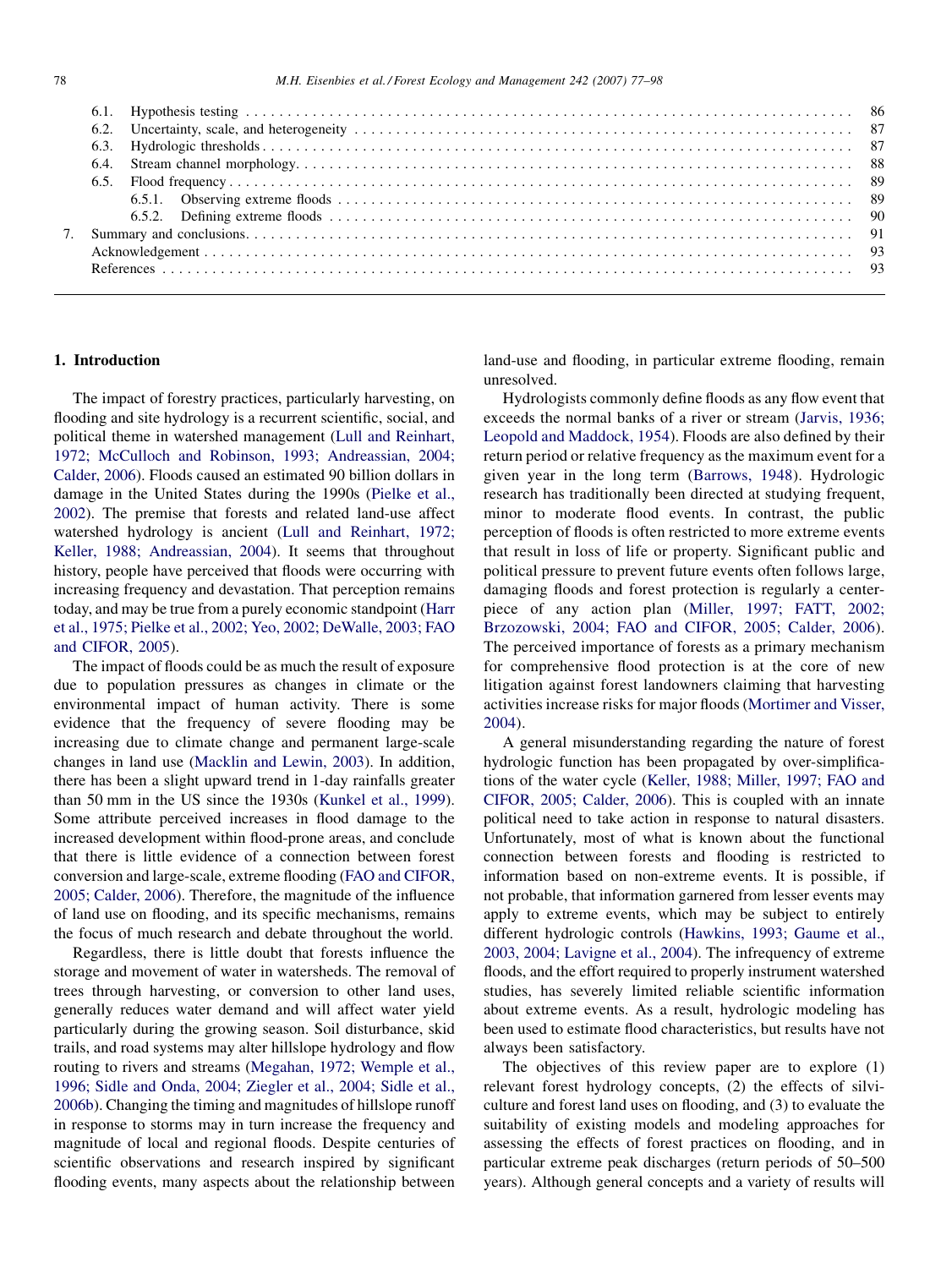<span id="page-2-0"></span>be included, some emphasis will be placed on flooding issues in the United States and particularly the Appalachian region.

The Appalachian region is broadly defined as the chain of mountain ranges and foothills along the eastern seaboard of North America extending from Alabama in the south, and Newfoundland, Canada in the north [\(Williams, 1978](#page-21-0)). The region may be more finely divided into a diverse set of provinces and ranges each with distinct geologic origins and characteristics. Individual peaks average around 1000 m above mean sea level, but the average elevation is approximately 600 m and ranges between 100 and 2000 m. Drainage topography is either dendridic, rectangular, or karstic ([Hewlett,](#page-17-0) [1982; White and White, 1989\)](#page-17-0). The Appalachian region receives between 800 and 1300 mm of precipitation annually ([Ward and Trimble, 2004\)](#page-20-0). It has historically been prone to flooding caused by late winter and early spring rains (and snowmelt), summer cloudbursts, and remnants of tropical systems [\(Perry and Combs, 1998; Perry et al., 2001a; Hicks](#page-19-0) [et al., 2005](#page-19-0)). The most extensive forest cover types include oakpine, oak-hickory, maple-beech-birch, and spruce-fir [\(Eyre,](#page-17-0) [1980](#page-17-0)). Less prevalent cover types include, loblolly shortleaf pine, white-red-jack pine, and elm-ash-cottonwood.

#### 2. Contemporary forest hydrology concepts

# 2.1. Watershed and hillslope hydrology

Watersheds have been called the basic ecological unit because they are relatively self-contained ([Lotspeich, 1980\)](#page-18-0). They are useful for hydrologic work because the boundary conditions, inputs, and outputs are more easily described than at smaller scales ([Hooper, 2001\)](#page-18-0). Watersheds function to collect, store, and discharge water as well as alter water chemistry and modify sediment export. Streamflow is the integrated product of the unique character of climate, geology, vegetation, and soils of individual watersheds.

The simplest conception of the hydrologic budget is that when precipitation is deposited on a watershed, water moves toward the stream, is retained by above or belowground storage components, or is lost via evapotranspiration (ET) (Fig. 1)



([Hewlett, 1961\)](#page-17-0). Forest soils are generally characterized as having very high infiltration rates, and [Hursh \(1936\)](#page-18-0) was the first to note that overland flow was not the main source of storm runoff in forested watersheds. More than 90% of water that falls the soils of a forested watershed annually interacts with the soil in some way before returning to the atmosphere or contributing to streamflow [\(Hewlett, 1982; Kirkby, 1988](#page-17-0)). Canopy interception may result in losses of 15–30% of gross annual precipitation depending on climate ([Chang, 2006](#page-16-0)). However canopy storage may amount to only a few millimeters; the remainder reaching the ground via throughfall or streamflow. Approximately one-third of the water that interacts with the soil over the course of a year contributes to streamflow as interflow (shallow groundwater) or baseflow (deeper groundwater); the rest leaves via evapotranspiration. Of the water that reaches the stream, only a quarter (8% of total) does so as a result of storm flow ([Hewlett, 1982\)](#page-17-0). Certainly, the specific quantity in each of these pathways varies considerably with scale.

Modeling these interactions is a difficult problem due to very complex interactions among site attributes [\(Hibbert, 1967;](#page-18-0) [Phillips, 2004](#page-18-0)). Climate, geology, and watershed geometry are all essentially fixed ([Benda et al., 2004\)](#page-16-0). Soils, topography, and vegetation can all be influenced by management practices and land-use. Antecedent moisture conditions also greatly affect watershed responses [\(Findell and Eltahir, 1997\)](#page-17-0). Thus, the hydrologic response of an individual watershed can be unique, especially in the Appalachian Region where geology and soils, and their response to treatments, can be so variable [\(Bonta et al.,](#page-16-0) [1997; Phillips, 2004\)](#page-16-0).

### 2.2. Components of stormflow

The volume discharged over the course of the year is known as annual water yield. Water yield is typically partitioned into two components: baseflow and stormflow (quickflow). Baseflow (groundwater flow, dry-weather flow) is rather obscurely defined by the US Geologic Survey as streamflow that results from precipitation infiltrating into the soil and eventually moves through the soil to the stream channel. Stormflow is water entering stream channels promptly after rainfall or snowmelt as direct runoff. While these definitions are mutually exclusive, they are problematic in cases such as headwater systems. Stormflow in headwater watersheds may substantially utilize rapid flow pathways that are technically defined as baseflow ([Hammermeister et al., 1982; Mulholland, 1993; Sidle](#page-17-0) [et al., 1995](#page-17-0)). Baseflow is often arbitrarily partitioned such that direct runoff is overestimated in generalized hydrographs ([Freeze and Cherry, 1979; Hewlett, 1982; Brooks et al., 2003\)](#page-17-0).

Relative to understanding flooding issues, a more convenient partitioning of the hydrograph may be based on the timing of streamflow component. Stormflow might be comprised of direct components (i.e. channels and contributing road drainage), rapid components (overland flow, preferential flow in the vadose zone), slow components (preferential and matrix flow in shallow groundwater), and baseflow components (water released gradually from deep and shallow groundwater Fig. 1. A simplified water budget. storage). Each of these proposed components may be further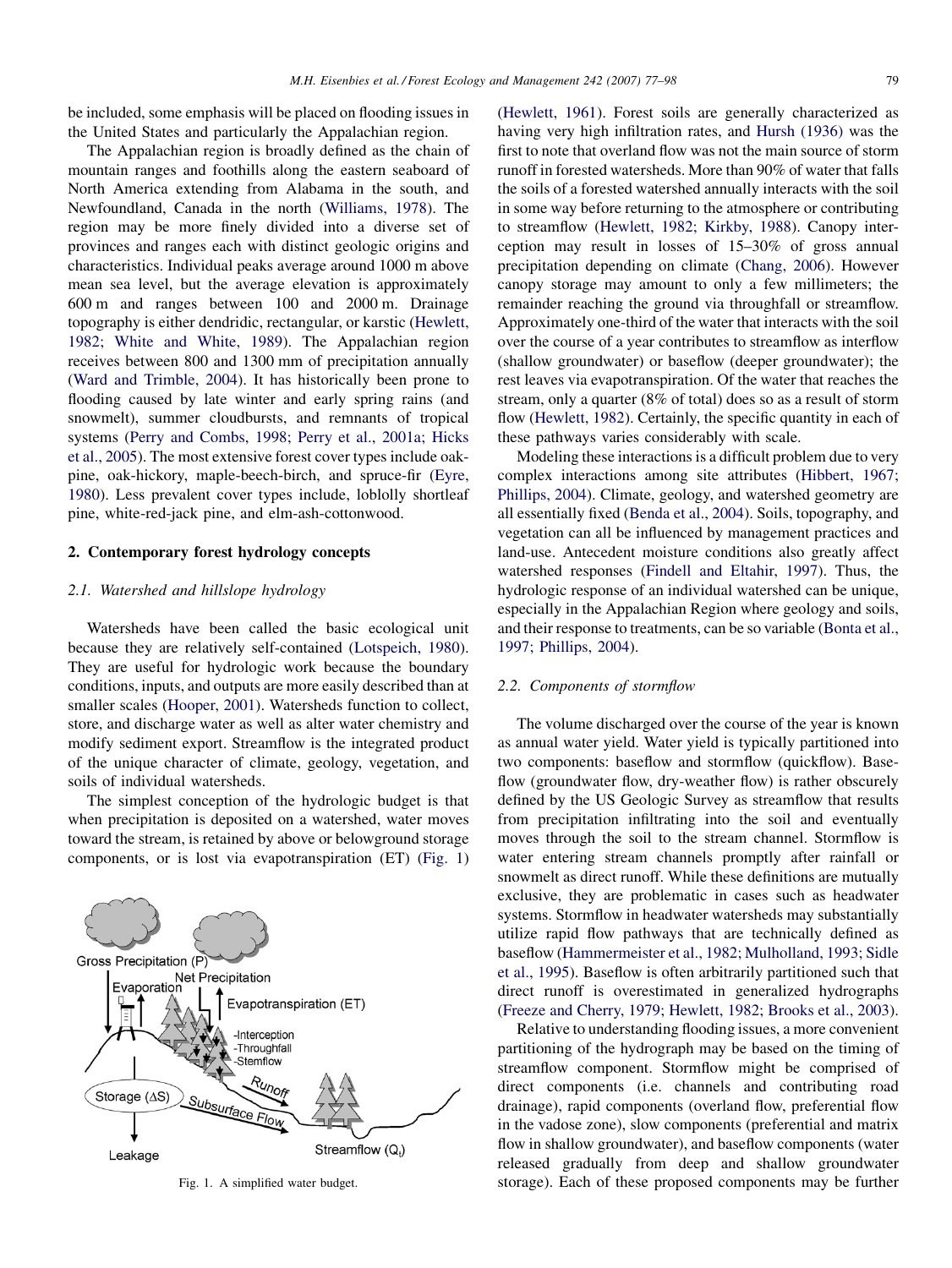partitioned into specific flow pathways, which may be affected by specific changes within a watershed. Some changes, such as the installation of a road network, may increase the volume of water transported by a specific pathway such that there is an increase in the peak discharge (and therefore stage). Other changes may desynchronize pathways so that, although there is an increase in total streamflow for the event, there is little change or even a decrease in peak discharge [\(Gomi et al., 2002;](#page-17-0) [Brooks et al., 2003\)](#page-17-0).

## 2.3. Spatial conceptions of stormflow generation

The variable source area concept (VSAC) and Hortonian flow ([Winter, 1981; Pearce et al., 1986](#page-21-0)) are two classic conceptualizations of the spatial and temporal nature of streamflow generation as it relates to processes occurring upslope. Few examples demonstrate Hortonian flow in forested watersheds although it has been predicted [\(Walter et al., 2003\)](#page-20-0). Hortonian flow occurs when the precipitation intensity exceeds the capacity of the water to infiltrate into the soil (infiltration excess), which is in contrast to saturation excess flow where water cannot enter the soil due to saturated conditions. Although forests have high infiltration rates and rainfall intensity is normally unlikely to affect stormflow and only have a minor affect on peakflow [\(Hewlett et al., 1984\)](#page-17-0), particularly heavy precipitation events could cause Hortonian flow to manifest itself where infiltration is poor (e.g. shallow soils, fine-textured soils, saturated soils, rock outcrops, compacted road surfaces).

The VSAC provides a more widely accepted conceptualization of streamflow generation in forested watersheds. VASC and its variants hold that only portions of a watershed area are significantly contributing as a source of flow at any time ([Tsukamoto, 1963; Hewlett and Hibbert, 1967; Kirkby and](#page-20-0) [Chorley, 1967\)](#page-20-0). During storms, the contributing area expands as the near-stream areas become saturated and can no longer store additional water. The degree of expansion is a function of antecedent soil moisture conditions and precipitation volume and intensity. Conceptualizations such as VASC or Hortonian flow work for a wide variety of applications; however, they do not include complex hydrological processes that may be driving the system at other scales [\(Anderson et al., 1997; Torres, 2002\)](#page-16-0). [Sidle et al. \(2000\)](#page-20-0) extend the VASC beyond an explanation driven primarily by antecedent moisture conditions using the ''hydrogeomorphic conceptual model of stormflow generation'' (HCMSG). HCMSG attempts to address the dynamic spatial and temporal nature of steep catchments by tying soil hydrology components and geomorphology. Key additions of the HCMSG include preferential flow, soil depth, and the behavior of ''zero-order'' sub-basins, which imply non-linear responses to increasing wetness. The influence of soil hydrologic properties and antecedent moisture conditions may be expected to have decreasing influence as floods become more significant [\(Wood et al., 1990\)](#page-21-0).

The generation of stormflow is dependent on hillslope hydrology. Rainwater takes four major flowpaths from the surrounding hillslopes into streams: (1) direct input or throughfall, (2) surface runoff, (3) shallow groundwater pathways, and (4) deep groundwater pathways [\(Fig. 1](#page-2-0)) ([Mulholland et al., 1990;](#page-19-0) [Wilson et al., 1991; Brooks et al., 2003\)](#page-19-0). First order streams tend to have more rapid response times (greater flashiness) because the hydrologic gradients are greater and there are fewer system components with which water must interact on its path to the stream. Higher order streams have longer response times as multiple lower-order watersheds react differently to a given rainfall event [\(Brooks et al., 2003\)](#page-16-0). The response time is affected by many variables. Vegetation, soils, and topography delay the stream response as water interacts with the canopy, litter layer, microtopography, soil surface, shallow and deep groundwater, and channel storage [\(Hewlett, 1982; Sidle et al., 2000\)](#page-17-0).

Residence times along flow pathways vary from minutes to years. Surface flow is intercepted and detained by vegetation, litter, and surface irregularities that allow infiltration into the soil profile. Infiltration and subsurface flow either follows preferential flowpaths, or is absorbed into the soil matrix. The rates of exchange of water between larger and smaller pores, and between the surface and deeper groundwater system, control flow and storage within the hillslope and also control streamflow generation ([Luxmoore et al., 1990; Mulholland](#page-18-0) [et al., 1990; Wilson et al., 1990; Guebert and Gardner, 2001;](#page-18-0) [Jones and Connelly, 2002; Torres and Alexander, 2002](#page-18-0)).

Subsurface storage and flow of water in forested hillslopes are mainly affected by the size and distribution of pores within the soil matrix and organic matter content. Mineral soils generally contain between 40% and 60% pore space by volume, of that only 20–50% may contain water readily available to plants [\(Shuttleworth, 1993](#page-20-0)). Pores exist in an infinite array of shapes and sizes whose structure and arrangement can have profound affects on water storage and movement. In bulk soil, macropores  $(1)$  mm) are the primary conduits for the movement of water within the soil profile ([Wilson and](#page-21-0) [Luxmoore, 1988\)](#page-21-0). Mesopores, drainable pores between 0.01 and 1 mm, are also significant conduits for water during storm events when the profile becomes saturated. Micropores  $(<0.01$  mm) are the primary repositories for water storage.

The amount of precipitation that is transmitted to the stream as stormflow for an individual event may range from 4% to nearly 100% ([Hewlett, 1982; Gaume et al., 2003\)](#page-17-0). The sources of flow may vary. On wetland soils in a glacial outwash in Ontario, 80– 90% of the stream volume for a summer storm was comprised of 'pre-event' water, implying that the precipitation water was replacing water stored in the system (Hill and Waddington, 1993). However, in east Tennessee relatively rapid transport was observed along preferential flowpaths dueto perched watertables ([Wilson et al., 1990](#page-21-0)). Eighty to 90% of the stream discharge from a spring storm event was comprised of water quickly transmitted through unsaturated and saturated soil, rather than bedrock, with little surface runoff on the hillslopes [\(Mulholland, 1993](#page-19-0)).

## 3. Forestry effects on peak discharge and flooding

## 3.1. Summary of published research

The primary focus of forestry hydrology research in the US has been on water quality issues [\(Aust and Blinn, 2004\)](#page-16-0),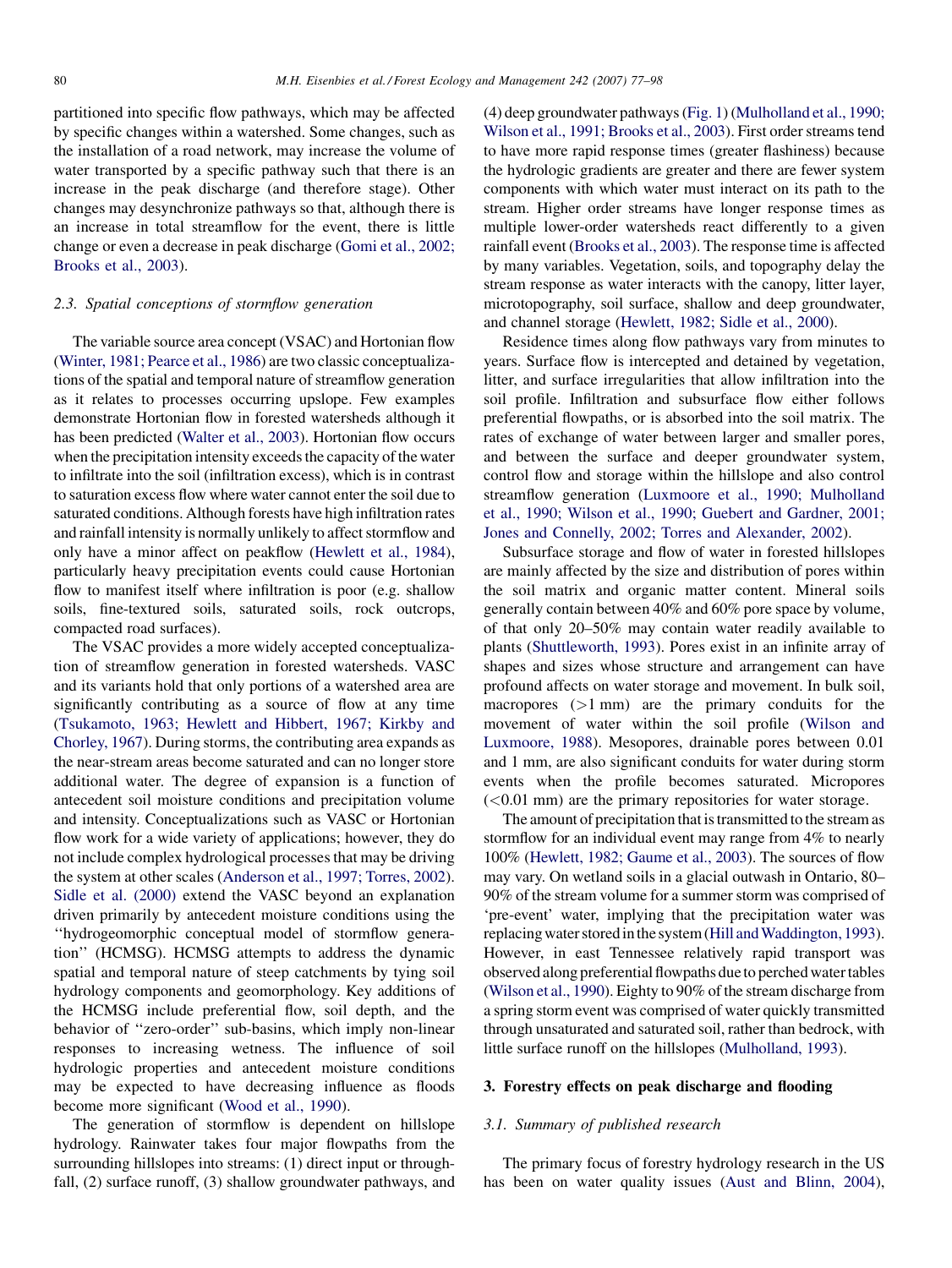hillslope hydrology and streamflow generation [\(Bonell, 1998;](#page-16-0) [Cammeraat, 2002](#page-16-0)), annual water yields [\(Stednick, 1996](#page-20-0)), and ecological function [\(Swank and Crossley, 1988](#page-20-0)). Historically, the more common goal of forest management has been for the purpose of increasing water yield rather than flood control ([Hursh, 1951; Douglass and Swank, 1972; Douglass, 1983;](#page-18-0) [Hibbert, 1983; Krutilla et al., 1983; Ponce and Meiman, 1983\)](#page-18-0). The lack of emphasis on flooding is not due to a lack of interest, but rather opportunity and the complexity of the issue. Hydrologic responses of forest watersheds to silvicultural practices have been described as ''highly variable, and for the most part unpredictable'' [\(Hibbert, 1967\)](#page-18-0) in the past, and remain enigmatic in the present. The complexity and scale of many hillslope processes are well beyond our ability to test extreme flood hypotheses rigorously in the field or satisfactorily simulate rainfall-runoff transformations ([Hooper, 2001; Cloke](#page-18-0) [et al., 2003; Uhlenbrook et al., 2003; Phillips, 2004](#page-18-0)). Thus, the study of extreme flooding events has generally been the realm of geomorphological research of specific events, which are frequently observational in nature [\(Hack and Goodlett, 1960;](#page-17-0) [Phillips, 2002; Hicks et al., 2005\)](#page-17-0).

[McCulloch and Robinson \(1993\)](#page-19-0) categorized watershed studies into three groups: correlation studies, single catchment studies, and paired catchment studies. Correlation studies utilize geologically similar watersheds that vary based on vegetation or land use. Experimental replication is key to the reliability of this approach, but these studies may suffer from variance inflation due to autocorrelation. The main limitation of correlation studies is the assumption that the treatment differences account for the majority of any differences observed. Single catchment studies calibrate watershed responses to climate, which provides a means to compare watershed post-treatment responses to a predicted pretreatment response. The limitation of this approach is that post-treatment weather conditions may fall outside the bounds for which the study was calibrated. Paired watersheds provide a means to account for the issues associated with correlation and single catchment studies. Similar watersheds are studied for a calibration period, and after a time treatments are applied leaving one unmodified catchment as a reference. The first paired watershed study in the US for forestry was established in 1909 to evaluate the effects of timber harvesting on annual water yield at Wagon Wheel Gap, Colorado ([Bates and Henry,](#page-16-0) [1928](#page-16-0)). Nested catchment designs represent a fourth category of watershed studies ([Sidle et al., 1995, 2000; Casper et al., 2003;](#page-20-0) [Tetzlaff and Uhlenbrook, 2005\)](#page-20-0). The purpose of this approach is to improve the interpretation of flowpaths and processes at multiple scales on heterogeneous watersheds.

#### 3.2. Forestry effects on annual water yield

The most substantial impact due to forest harvesting is on baseflow and annual water yield [\(Hornbeck et al., 1993;](#page-18-0) [Stednick, 1996; Bonell, 1998](#page-18-0)). In general, there is an inverse relationship between vegetative cover and water yield ([Hibbert,](#page-18-0) [1967; Lal, 1997\)](#page-18-0). [Calder \(1993\)](#page-16-0) calculated that runoff increased 3.26 mm for each percent area deforested ( $r^2 = 0.50$ ) based on a

world-wide database of hydrologic studies. In the US the increase was slightly less at 2.46 mm  $(r^2 = 0.17)$  [\(Stednick,](#page-20-0) [1996](#page-20-0)). Studies of harvesting effects across the Appalachian region have detected increases in annual water yield from 0 to more than 400 mm [\(Hornbeck et al., 1993; Stednick, 1996](#page-18-0)). On average, these studies suggest that each 10% increase in harvest area results in an annual increase in runoff of approximately 28 mm. However, the specific impacts due to silvicultural treatments can vary substantially within fairly localized areas ([Cornish and Vertessy, 2001\)](#page-17-0). The effects on annual water yield are usually found to last less than 10 years.

# 3.3. Forestry effects on peak discharge and stormflow volumes

In the eastern US, the water yield from forested headwater watersheds after a typical rainfall event  $(>25 \text{ mm})$  is 0.10–0.34 of gross precipitation; meaning 10–34% of the precipitation leaves a watershed as streamflow ([Hewlett, 1982\)](#page-17-0). Response values for specific watersheds may range from 0.04 to greater than 0.40. In general, half of precipitation has a residence time in the watershed measured in days or less, and about 1–2% of water that reaches the forest floor leaves watersheds without interacting with soils at all. The rate at which rivers and streams respond to precipitation events is dependent on the magnitude, intensity and duration of storms, and important watershed properties such as antecedent moisture conditions, soil physical properties, geology, vegetation, topography, geomorphology ([Sopper and Lull, 1967; Hewlett, 1982; Black, 2004; Chang,](#page-20-0) [2006](#page-20-0)), and land use history ([Brissette et al., 2003](#page-16-0)). Changes in hydrology are usually attributed to soil disturbance, erosion, road construction, channelization, and decreased evapotranspiration.

[Caissie et al. \(2002\)](#page-16-0) suggests that peak discharge may be the most sensitive parameter to changes in watershed hydrology for clearcuts in excess of 20% of the total watershed area or basal area. Peak discharge responses to harvesting can range between 0% and 330%, mostly regarding small and moderate events ([Jones and Grant, 1996; Guillemette et al., 2005](#page-18-0)). Increases in peak discharge following timber harvesting have been attributed to decreased evapotranspiration (ET), increased soil water content [\(Hibbert, 1967; Hornbeck, 1973a; Dietterick and](#page-18-0) [Lynch, 1989\)](#page-18-0), and soil disturbance [\(Lal, 1997](#page-18-0)) and road networks [\(Jones and Grant, 1996; LaMarche and Lettenmaier,](#page-18-0) [2001](#page-18-0)). However, broader reviews of the literature seem to indicate that there is at least no consistent connection between peak flows and logging practices ([Thomas and Megahan, 1998\)](#page-20-0).

[Brooks et al. \(2003\)](#page-16-0) highlights six studies that reported changes in peak discharge  $(-22\%$  to 200%) and total stormflow (0–200%) after the removal of forest cover, including several studies from the Appalachian region. At Coweeta (North Carolina) peak discharges were observed to increase by 14– 15%, and total storm volumes by 10% after clearcutting [\(Swank](#page-20-0) [et al., 2001\)](#page-20-0). In 1964, [Hewlett and Helvey \(1970\)](#page-17-0) observed a 22% increase in stormflow volume at Coweeta during two separate events that approached the 7-day, 100-year return period for rainfall, seemingly to imply that forestry affects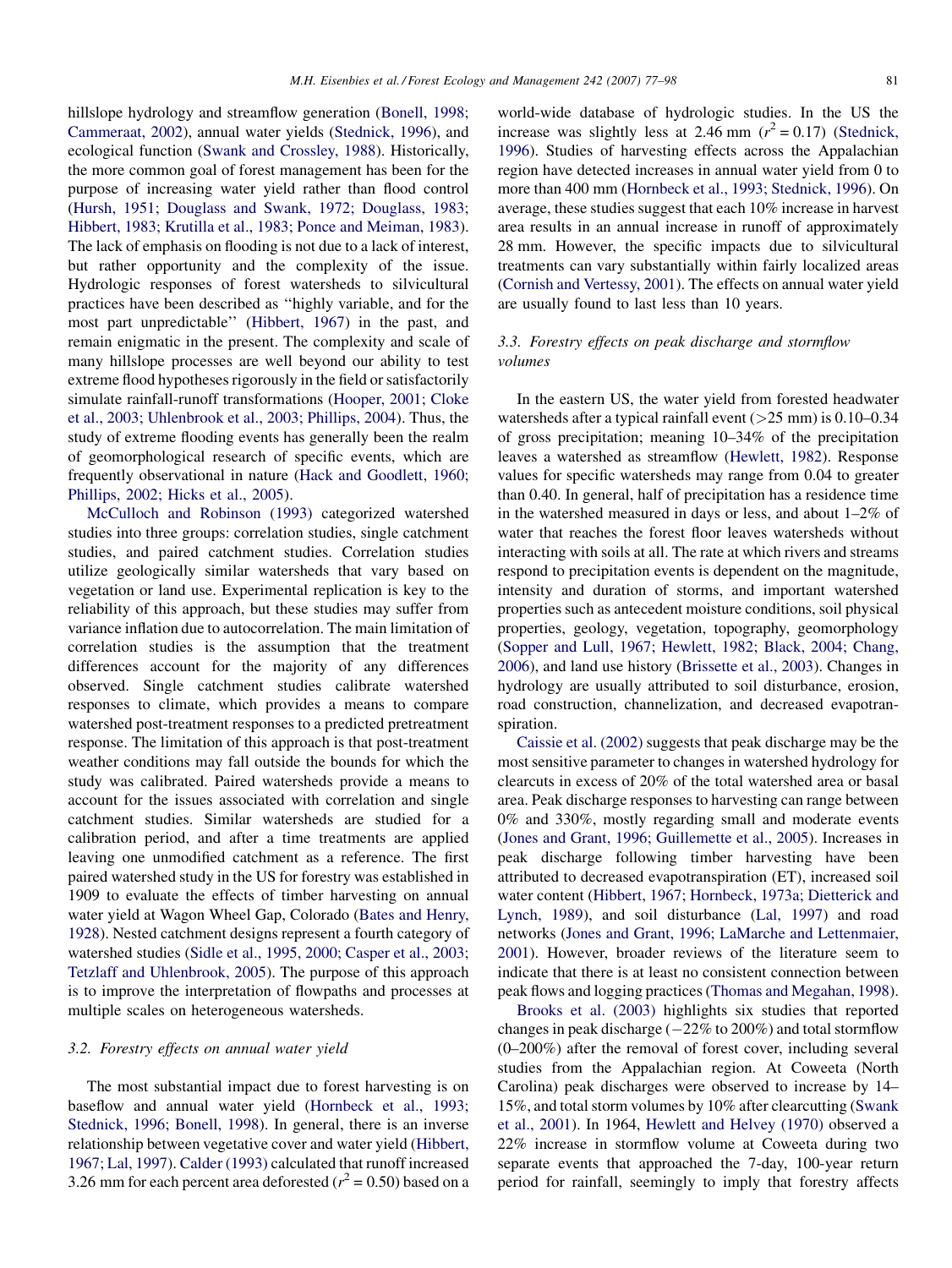larger events; however, they did not draw this conclusion. They were less certain about the effects of forest clearing on peak flow, except that the variability of larger peakflows increased. The residuals from the two events represented the largest positive and negative deviations from the regression line.

At Fernow (West Virginia), four-fold increases in peak discharges were observed after clearcutting; however, this result was observed predominantly in smaller peak discharges ([Patric and Reinhart, 1971\)](#page-19-0). At Hubbard Brook (New Hampshire), peak discharge increases up to 30% were observed for 4 years after clearcutting [\(Hornbeck, 1973a](#page-18-0)). Total stormflow was also three times higher during the growing season, although it was still only a third of dormant season volumes. In the third-order Catamaran Brook watershed (New Brunswick, Canada; 5200 ha) harvesting had a significant effect on stormflow at relatively low volumes (0.1–1 mm); however, there was a convergent pattern such that no differences were observed for storm flows greater than 10 mm [\(Caissie et al., 2002\)](#page-16-0). Additionally, first-order drainages appeared to be more sensitive to forest harvesting than secondorder drainages; however, the total proportion of the watershed area harvested was below 20% at the larger scale. [Harr et al.](#page-17-0) [\(1975\)](#page-17-0) similarly found that the effect of forest operations became smaller for larger storms in the Oregon Coast Range.

#### 3.4. Other land-use effects on floods

In order to better understand the impact of forest operations on hydrology, other prevalent land uses (e.g. agriculture, mining, and urbanization) should be briefly discussed. As with forestry, changes in hydrology are attributed to increased soil disturbance, erosion, channelization, and decreased evapotranspiration, and include the creation of impervious surfaces and dense disturbance patterns. Based on simulations, the potential positive effect that afforestation has for decreasing water yield on very large areas is notable ([Krause, 2002; Wegehenkle,](#page-18-0) [2002\)](#page-18-0). Forested land use is already associated with good stream quality compared with other land practices ([Thornton et al.,](#page-20-0) [2000\)](#page-20-0). However, the conversion of forests to other land uses constitutes a permanent or long-term change in the hydrologic cycle compared to the temporary impact of forest harvesting ([Sidle et al., 2006a\)](#page-20-0). Forest ecosystems in the Appalachians, for example, have been shown to be fairly resilient to disturbances associated with conventional management [\(Kochenderfer and](#page-18-0) [Wendel, 1983\)](#page-18-0).

Agriculture is often viewed as an analog to forestry. In many areas worldwide, there is concern that conversion to agriculture has major effects on flooding ([FAO and CIFOR, 2005](#page-17-0)). The impact has reportedly varied, but increases are generally more pronounced than forest harvesting due to sustained decreases in ET. In addition, removal of organic matter may lead to increased Hortonian flow ([Sidle et al., 2006b](#page-20-0)). [Fitzpatrick and](#page-17-0) [Knox \(2000\)](#page-17-0) used models to predict 200% increases in peakflow and 400% increases in sedimentation for heavy agricultural activity following clearcutting in Wisconsin. In Germany, conversion of forests to agriculture reduced ET by almost half ([Robinson et al., 1991\)](#page-19-0). Conversion of forests to agriculture in Nigeria resulted in 500% increases in discharge for rain events between 50 and 100 mm ([Lal, 1997\)](#page-18-0).

Surface mining operations have probably raised some of the greatest public concerns with regards to their impacts on watershed hydrology and their role in flooding. Pairedwatershed studies of surface mining in the Appalachians date back to the late 1950s and early 1960s ([Phillips, 2004\)](#page-19-0). With regards to flooding, results have also been mixed. While mining operations appeared to increase the risk of flooding, the risk is dependent on reclamation efforts, changes to soils or substrate, modification of drainage patterns that either increase or detain runoff, or enhance baseflow. However, it is notable that modeling studies cited by [Phillips \(2004\)](#page-19-0) and others ([FATT, 2002\)](#page-17-0) universally predict increased peak discharges due to mining in spite of the mixed results from field studies. Additionally, [Bonta et al. \(1997\)](#page-16-0) found that modeled runoff potentials after mining are not well correlated to pre-disturbance conditions. Significant controversy in the Appalachian region surrounds the practice of mountaintop removal and valley fill (MTR/VF) practices related to coal mining. [Phillips \(2004\)](#page-19-0) finally concluded: ''It is difficult to state with confidence that MTR/VF does, or does not, increase or even tend to increase peak discharges downstream. The situation is analogous to studies of downstream impacts of dams, where it has been shown that many outcomes are possible, that these outcomes are highly contingent on local conditions, and that predictions are not feasible except on a case-by-case basis.''

Urbanization and development in flood prone areas are also concerns both from the standpoint of their hydrologic impact and placing lives and property in harm's way ([Boyle et al.,](#page-16-0) [1998; Bhaduri et al., 2001](#page-16-0)). The effect of urbanization is related to the percentage of the area affected, but increases in annual yield were 2–3.5 times for urbanization rates greater than 20% ([Bhaduri et al., 2001\)](#page-16-0). In a 70 km<sup>2</sup> watershed in Indiana,  $49\%$ and 67% urban coverage in 1973 and 1991, contributed 86% and 95%, respectively, to the total annual runoff volume [\(Bhaduri et al., 2000\)](#page-16-0).

## 4. Mechanisms of hydrologic effects

#### 4.1. Vegetation removal

One of the primary ways timber harvesting is thought to affect flood yield is through the removal of vegetation. The site-specific consequences of vegetation removal are not easily predicted. The responses from individual studies are variable because of climate, topography, and cover types ([Stednick, 1996\)](#page-20-0). In a review of 52 studies, the maximum transpiration rates for individual tree species ranged between 10 and 1190 kg day<sup>-1</sup> with a median of about 75 kg day<sup> $-1$ </sup> ([Wullschleger et al., 1998\)](#page-21-0); the range for tree species similar to those found in the Appalachian region were slightly above the median. A typical mature, fully stocked hardwood stand for an Appalachian forest might contain approximately 350 trees ha<sup>-1</sup> with an average diameter of 30 cm, a basal area around  $25 \text{ m}^2 \text{ ha}^{-1}$ . Although there are problems with scaling up from individual trees, if it is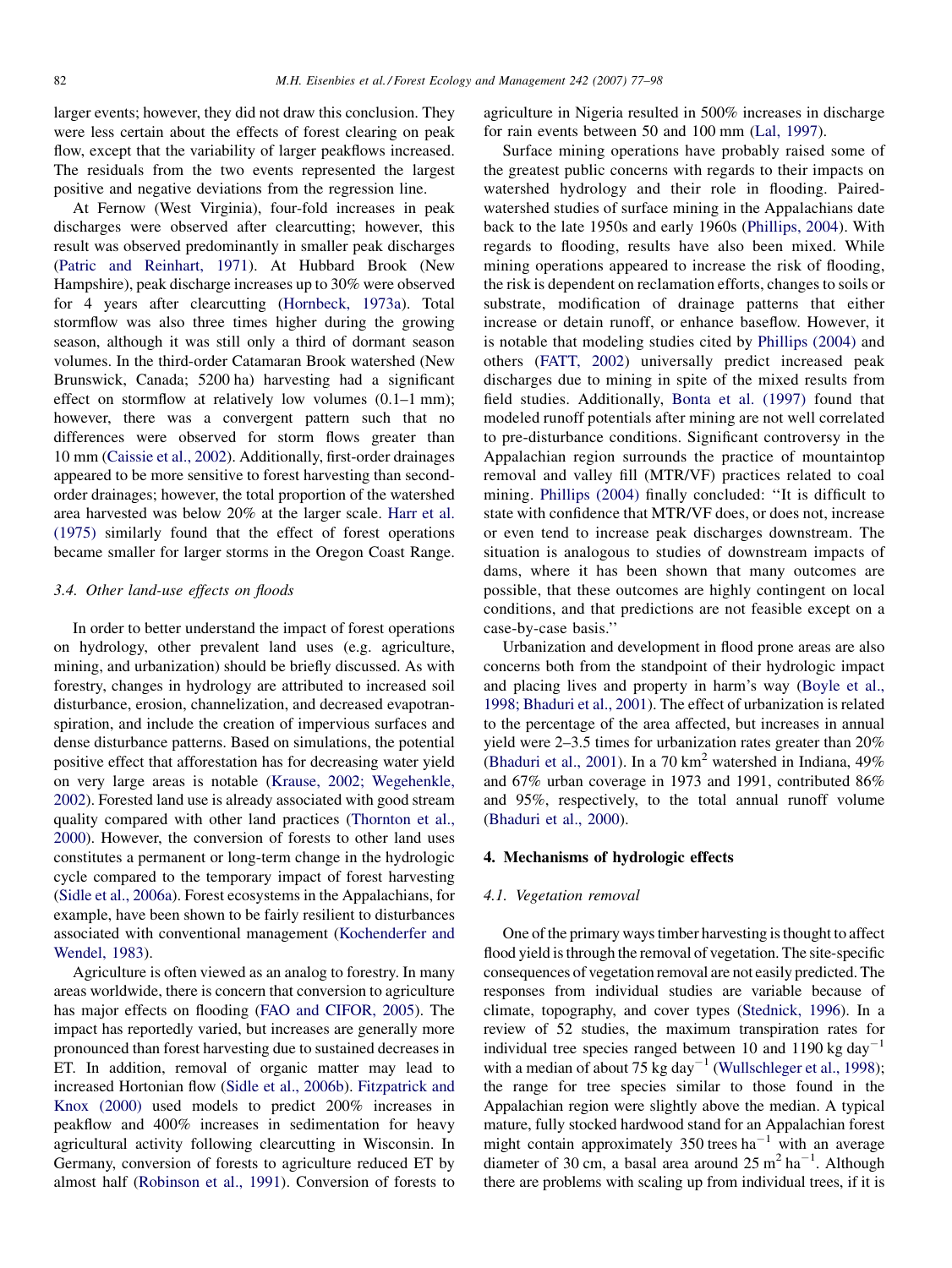assumed the stand consumes above the median the daily usage might only be 2.6 and 5.3 mm day<sup>-1</sup> at most.

Trees can mitigate peakflow by maintaining soil moisture deficits through ET over days or weeks thereby resulting in increased potential for soil storage and infiltration capacity. In addition, vegetative cover intercepts and detains water within the canopy delaying or preventing some water from reaching the ground. Increased streamflow (baseflow) is usually assumed to be directly proportional to the intensity of the harvest ([Patric,](#page-19-0) [1978](#page-19-0)). A linear relationship is often assumed between vegetation removal and decreases in ET is based on the presumption that water is not limiting on a particular site ([Hibbert, 1983](#page-18-0)). While large clearcuts may negate water use by vegetation in the short-term (months), demand on water-limited sites should quickly return as vegetation reestablishes, and may even exceed the water demand of mature stands ([Vertessy et al.,](#page-20-0) [1993](#page-20-0)). Additionally, harvesting disturbance may diminish soil storage and infiltration as soils are subjected to higher surface temperatures and continue to drain via baseflow pathways.

Forest cover types also influence annual yield differently. Seasonal differences in water use and canopy interception between evergreen and deciduous forests will affect watershed response. Although hardwoods generally have higher individual water demand ([Kramer and Kozlowski, 1979\)](#page-18-0), coniferous forests have the greatest demand for soil water, followed by hardwoods and brush/grassland [\(Bosch and Hewlett, 1982;](#page-16-0) [Jones and Post, 2004](#page-16-0)). [Bosch and Hewlett \(1982\)](#page-16-0) reported that for each 10% change in cover, changes in annual runoff were 40 mm for conifer forests, 25 mm for hardwood forests, and 10 mm for brush/grassland.

During storm events, up to 1.5 mm of water may be stored in the canopy of dense coniferous forests, compared to 0.5 mm in pasture or farmland ([Hewlett, 1982](#page-17-0)). Interception may detain half the water deposited for small storm events. However, during larger or extreme events, this component should become negligible. Thus, as rainfall amount and intensity increase the ability of vegetation to buffer streamflow should decrease.

[Holtan and Creitz \(1969\)](#page-18-0) calculated that the effects of vegetation on flood flows are greatest on soils with higher storage, but they diminish or disappear during longer and larger storm events. On some mixed hardwood sites in Quebec, Canada, interception by stands decreased rapidly during storms for cumulative weekly rainfalls between 0 and 10 mm the first year after harvesting ([Pothier et al., 2003](#page-19-0)). On unharvested stands, interception was only 20–30% for total rainfall  $\geq$ 20 mm. Harvests where tree removal exceeded 50% reduced interception to  $5-15\%$  for cumulative rainfalls  $>20$  mm. After 4 years, interception increased from 12% to 20% for a 20 mm cumulative weekly rainfall, compared to 30% for the unharvested stand. In Bavaria, the reduction of peak discharges was proportionally greater for smaller storm events; peak discharges were reduced significantly over the first 10 years of new forest establishment [\(Robinson et al., 1991\)](#page-19-0).

The essential point is that even on unharvested sites the influence of vegetation on large rainfall events is not constant and is a fraction of the influence at lower flows [\(Calder, 1993\)](#page-16-0). Although forest cover has been shown to influence runoff during small precipitation events during the growing season, the presence or absence of forest cover has less to do with flood generation. Large precipitation events have consistently been shown to generate floods [\(Perry and Combs, 1998; Lecce, 2000;](#page-19-0) [Perry et al., 2001a](#page-19-0)). However, research has shown that forest management features that affect flow routing such as roads, culverts, ditches, and soil impacts are more likely to influence water yields and flooding.

# 4.2. Soil and stream impacts

While vegetation removal via harvesting may have a shortterm effect, long-term effects (>10 years) on hydrology are related to soil disturbance caused by road construction and subsequent traffic [\(Hatchel et al., 1970; Greacen and Sands,](#page-17-0) [1980; Megahan et al., 1995; Lal, 1997; Megahan et al., 2001\)](#page-17-0). Soil disturbances include erosion, compaction, rutting, litter displacement, and fire. Soil disturbance can reduce infiltration or induce water repellency via physical or chemical changes, removal of organic matter, or the creation of bare soil [\(Worrell](#page-21-0) [and Hampson, 1997; Croke et al., 2001; Wahl et al., 2003](#page-21-0)). Soil compaction due to traffic can reduce water storage capacity by decreasing total porosity, but in particular macroporosity ([Greacen and Sands, 1980; Kozlowski, 1999; Miwa et al.,](#page-17-0) [2004](#page-17-0)). However, macropores do not retain water, and are more related to the hydraulic conductivity of the soil; therefore the influence of compaction on flooding may be difficult to discern. Fire, depending on intensity, can consume organic matter and create hydrophobic layers in the soil that inhibit infiltration ([DeBano and Rice, 1973; Megahan, 1983; DeBano et al.,](#page-17-0) [1998](#page-17-0)).

Soil disturbance resulting from forest management activities could contribute to flooding if significant erosion and sediment transport result in stream aggradation and decreased channel capacity. Elevated erosion may be indicative of higher levels of surface flow in sufficient volumes with enough energy to displace soil particles. Soil erosion rates in mature deciduous forests are generally less than  $1 \text{ Mg} \text{ ha}^{-1} \text{ year}^{-1}$  [\(Patric, 1978;](#page-19-0) [Jackson et al., 2005\)](#page-19-0). Although the Universal Soil Loss Equation may overestimate erosion rates at large scales, harvesting on some Appalachian forests in southwest Virginia were estimated to have erosion rates of  $48 \text{ Mg} \text{ ha}^{-1} \text{ year}^{-1}$ immediately after harvest, but decreased to less than  $10 \text{ Mg ha}^{-1}$  year<sup>-1</sup> by the second year ([Hood et al., 2002\)](#page-18-0). However, by the second year there were no significant differences between harvested stands and controls, and the average erosion rate over 100 years was estimated to be only  $2.2 \text{ Mg} \text{ ha}^{-1} \text{ year}^{-1}$ . In contrast, erosion rates on agricultural land are nearly 10-times higher; roads nearly 50 times that of forest land ([Jackson et al., 2005\)](#page-18-0). Erosion rates of an undisturbed forest floor during rainfalls  $>125$  mm day<sup>-1</sup> should generally be minimal.

Landslides materials alter stream channel capacity or may create natural dams that can cause significant flooding ([Sidle](#page-20-0) [and Ochiai, 2006\)](#page-20-0). Isolated landslides can be significant sedimentation process in steep terrain ([Patric and Kidd, 1982;](#page-19-0) [Neary et al., 1986; Neary and Swift, 1987\)](#page-19-0). Catastrophic events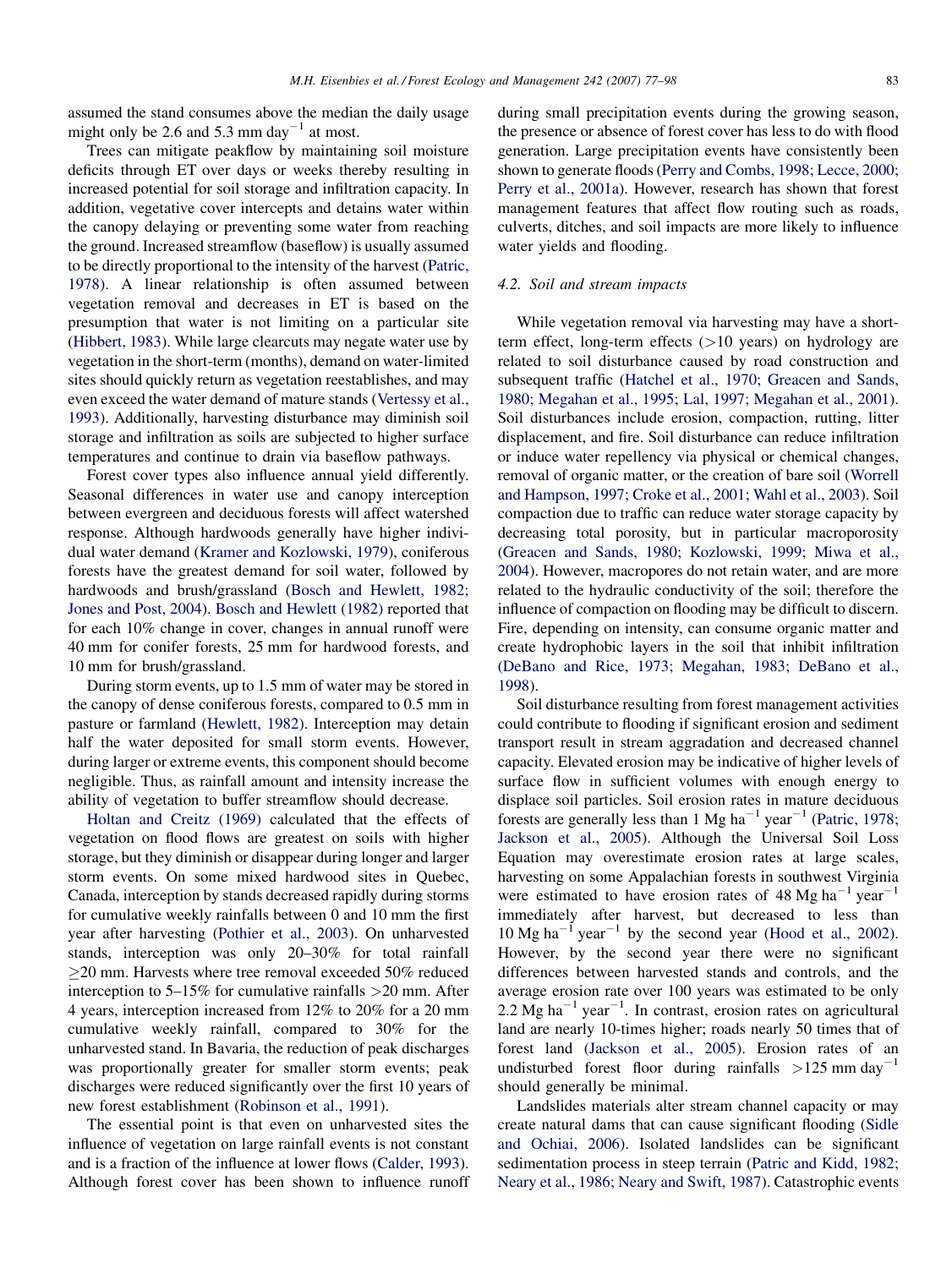may increase long-term sedimentation rates by an order of magnitude ([Kirchner et al., 2001\)](#page-18-0).

Channel restrictions caused by the aggradation of sediments and woody debris are frequently cited as leading to more intense floods ([Stover and Montgomery, 2001; Zhang et al.,](#page-20-0) [2006\)](#page-20-0). Sediment and debris deposition can change stream morphology by increasing overbank sedimentation, inducing bank erosion, channel downcutting, and altering stream course ([Wondzell and Swanson, 1999; Phillips, 2002; Hicks et al.,](#page-21-0) [2005; Zhang et al., 2006\)](#page-21-0). Minor flood flows are thought to be sufficient to prevent the aggradation of fine sediments ([Phillips,](#page-19-0) [2002\)](#page-19-0). Annual flows rates generally maintain the streambed at a relatively constant elevation, while the surrounding floodplain aggrades, which can actually lessen flood frequency and severity of minor floods ([Ruhlman and Nutter, 1999; Knox,](#page-19-0) [2001; Faustini and Jones, 2003\)](#page-19-0). Extreme events, alternatively, are capable of permanently altering stream morphology [\(Myers](#page-19-0) [and Swanson, 1996; Hicks et al., 2005\)](#page-19-0). Large amounts of sediments may be flushed, replaced, and redistributed during major flood events. However, bed material and channel morphology are typically poor predictors of hydrologic regimes ([Phillips, 2002](#page-19-0)).

Large woody debris (LWD) may be comprised of both logging slash, and downed riparian vegetation and are common features in undisturbed late-successional streams and recently harvested catchments [\(Robison and Beschta, 1990; Hedman](#page-19-0) [et al., 1996](#page-19-0)). LWD has commonly been identified as a contributor to flood hazards by creating jams and anthropogenic or natural channel constrictions, or by blocking drainage structures and causing road washouts ([Wondzell and Swanson,](#page-21-0) [1999; Jeffries et al., 2003; Haehnel and Daly, 2004\)](#page-21-0). As a result, many state BMPs recommend against the disposal of logging slash in streamside management zones and federal BMPs forbid such disposal in jurisdictional wetlands. However, other literature has indicated that LWD plays little role in the absolute level of an individual flood peak ([Geyer et al., 2000;](#page-17-0) [Miller and Benda, 2000](#page-17-0)). Locally, LWD can attenuate flood runoff by the formation of levees, or exacerbate floods when logjams fail or culverts are clogged. These materials affect water and sediment routing, dissipate stream energy, as well as define and serve as habitat [\(Harmon et al., 1986; Maser et al.,](#page-17-0) [1988; Hedman et al., 1996](#page-17-0)). LWD has been shown to improve stream habitat and perform important ecosystem functions ([Gippel, 1995; Boyd et al., 2005](#page-17-0)), and its introduction has been recommended for the purpose of improving habitat for many types of streams ([Seehorn, 1985; Brooks et al., 2004\)](#page-20-0). However, natural recruitment may be a better source of these materials and may function differently than anthropogenic sources [\(Gomi](#page-17-0) [et al., 2002; Faustini and Jones, 2003](#page-17-0)).

# 4.3. Roads

Temporary and permanent road and skid trail systems are integral components of forest management, and impact mountain watersheds and streams. Although the effects of vegetation removal alone on annual water yields generally last less than 10 years, the effect on peak discharges may be more persistent when road systems are present ([Harr et al., 1975;](#page-17-0) [Jones and Grant, 1996\)](#page-17-0). Skid trails and roads account for approximately 10% of the total area of a typical clearcut in the Central Appalachians, or about 7 km km<sup>-2</sup> ([Kochenderfer,](#page-18-0) [1977\)](#page-18-0). In the western Cascades, road networks may reach densities of 2–3 km km-<sup>2</sup> [\(Harr et al., 1975; Jones and Grant,](#page-17-0) [1996; Wemple et al., 1996\)](#page-17-0). Road networks can increase the effective drainage density by 40–100%.

Floods from small to moderate events from small western watersheds were as large or larger on areas that were 25% harvested with road networks compared to areas that were clearcut without roads [\(Jones and Grant, 1996\)](#page-18-0). [Thomas and](#page-20-0) [Megahan \(1998\)](#page-20-0) conducted a follow-up study to [Jones and](#page-18-0) [Grant \(1996\)](#page-18-0) and found that increases in peak flow were greatest on the smallest events, but that treatment effects decline with time. They also concluded that the effects of harvesting activities on large watersheds are difficult in the context of diverse land uses. [Harr et al. \(1975\)](#page-17-0) found that roads and clearcutting changed summer stormflow volumes from slightly negative to  $>100\%$  increase for 16–300 ha watersheds in the Oregon Coast Range. An increased frequency and magnitude of peak discharges for relatively frequent flood events were attributed to the effect of roads on water routing [\(Jones et al., 2000\)](#page-18-0).

Roads can interfere with natural hillslope storage and flow functions by acting as a corridor, barrier, or sink for water, bypassing some natural drainage features while being concentrated into others. Unless water is redirected at topographic breaks and other permeable sites, roads concentrate flow so that it is less likely to interact with subsurface storage that may mediate peak discharges [\(Wemple et al., 1996;](#page-21-0) [Jones et al., 2000; Tague and Band, 2001](#page-21-0)). Road cuts can also intercept subsurface water by severing natural pipeflow, or by creating artificial areas of water resurgence by disrupting flow nets [\(Megahan et al., 2001; Sidle and Onda, 2004; Negishi](#page-19-0) [et al., 2006; Sidle et al., 2006a\)](#page-19-0). The first 10 years after road installation are the most critical period as the road system stabilizes, after which it is difficult to discern the impact on larger events [\(Jones and Grant, 1996](#page-18-0)).

High sediment production is indicative of road systems with few drainage controls that move large volumes of water. [Swift](#page-20-0) [\(1984\)](#page-20-0) found that roads located at Coweeta generated an average of 6.7 Mg ha<sup>-1</sup> month<sup>-1</sup> over a 23-month period in 1976 and 1977. The most active source of sediment on these roads was the cutslopes immediately after harvest and during the winter months ([Swift et al., 1988](#page-20-0)). In Western Oregon, [Megahan et al. \(2001\)](#page-19-0) observed sediment yields of granitic soils around  $75 \text{ Mg ha}^{-1} \text{ year}^{-1}$ . Properly graveled roads (70– 100 mm of gravel) produce far less sediment than poorly graveled roads (40–50 mm of gravel), which are also difficult to maintain. [Grayson et al. \(1993\)](#page-17-0) estimated that a  $4 \text{ m} \times 100 \text{ m}$ road section generated as much sediment as a 30 ha watershed. In 1979, a 1000-year rain event in West Virginia, generated  $>50$  Mg ha<sup>-1</sup> for roads on stony soils; however, erosion was negligible where logging roads were covered by litter, maintained limited grades, and transmitted minimal volumes of water [\(Patric and Kidd, 1982](#page-19-0)).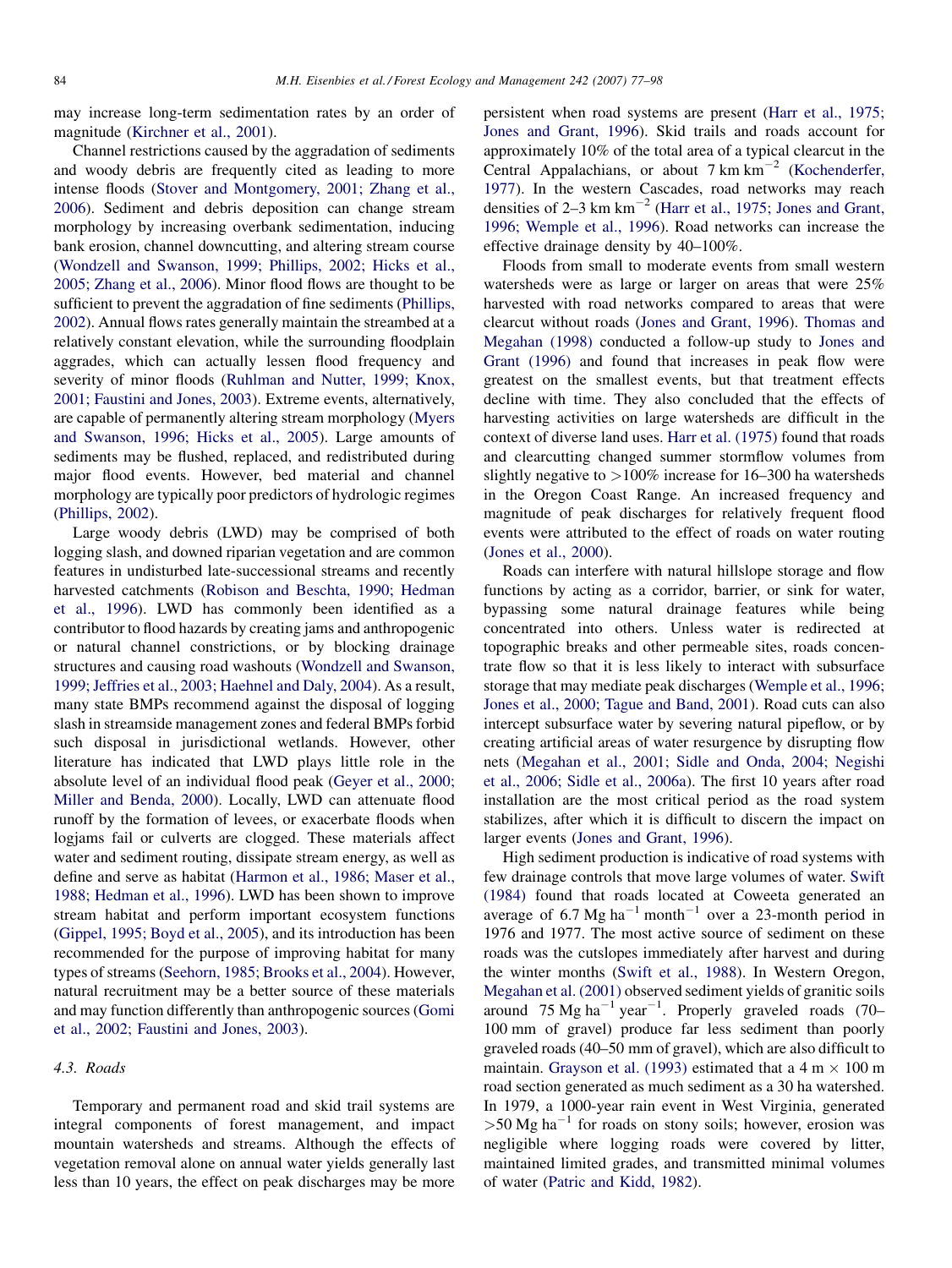Ideally, roads systems should be carefully designed so that environmental impacts are minimized [\(Kochenderfer, 1977;](#page-18-0) [Walbridge, 1997; Megahan et al., 2001; Keller and Sherar,](#page-18-0) [2003](#page-18-0)). Well-designed road systems minimize connectivity with streams and conform to the topography as much as possible ([Sidle and Onda, 2004\)](#page-20-0). The configuration, placement, construction, and maintenance of logging roads and skid trails, particularly relative to stream intersections, plays an important role in controlling flow and protecting streams. Water control structures such as water turnouts, water bars, and broad based dips are used to control the velocity and volume of water conveyed by a road. On more heavily utilized, primary and secondary roads, culverts and ditches may also be used to control drainage. Water control structures should be used with sufficient frequency to prevent water from gaining enough momentum to cause erosion and road damage. Requirements for the type and spacing of water control structures vary from state to state [\(Grace, 2002; VDOF, 2002; WVDOF, 2002\)](#page-17-0).

# 5. Watershed hydrology and flood modeling

There are a large number of rainfall-runoff models that have been developed for evaluating the effects of land-use change on stream generation and a wide variety of other hydrologic applications (e.g. [Todini, 1988; Singh and Frevert, 2002a,b;](#page-20-0) [Singh and Woolhiser, 2002](#page-20-0)). [Singh and Woolhiser \(2002\)](#page-20-0) provide a comprehensive review of mathematical modeling of watershed hydrology, and cite 69 hydrologic models developed since the 1960s. [Lavigne et al. \(2004\)](#page-18-0) mention 14 models and integrated model systems used to simulate the impacts of forest conversion on hydrologic regimes. Model selection is thus a difficult process that requires trade-offs between model complexity, capabilities, and robustness. It is often driven by the preferences of the nation, region, scientific discipline, or individuals for the sake of politics, familiarity, consistency, or commercial availability. There are few comprehensive rules for selecting a specific model for a specific application, or for deciding which parameters will be key for describing a specific system or phenomenon [\(Martin and McCutcheon, 1999;](#page-19-0) [Andreassian et al., 2004; Wagener et al., 2004](#page-19-0)). Unfortunately, it is unusual to have detailed access to the source code of models to evaluate the consequences of model configuration for specific applications [\(Cloke et al., 2003](#page-17-0)). One option is to utilize a suite of models ([Georgakakos et al., 2004; Reed et al.,](#page-17-0) [2004](#page-17-0)); however, this approach is unlikely a logistically viable option for land managers. A detailed discussion of the considerations for model selection may be found in [Martin](#page-19-0) [and McCutcheon \(1999\)](#page-19-0) and [Singh and Frevert \(2002a,b\).](#page-20-0)

The variety of mathematical and statistical complexity used in contemporary hydrologic models make them difficult to neatly categorize ([Singh and Frevert, 2002a](#page-20-0)). Modelers often self-describe their models using somewhat descriptive nomenclature, but they do not often provide insight how the model utilizes the data or other assumptions. Broadly, models may be based on a theoretical understanding of the hydrologic cycle (physically based), or they may depend on empirically derived fits of observed data (empirical). Spatially, models may be lumped, while others are distributed or semi-distributed [\(Singh](#page-20-0) [and Frevert, 2002a](#page-20-0)). Computationally, some models are deterministic, while others are stochastic.

Many other classification schemes for hydrologic models have been used. [Wheater et al. \(1993\)](#page-21-0) and [Wagener et al. \(2004\)](#page-20-0) generically categorized models based on their computational approach: (1) mechanistic, (2) parametric, (3) metric, and (4) hybrids. [Todini \(1988\)](#page-20-0) similarly based a classification scheme on numerical approach. [Singh \(1995\)](#page-20-0) used a broad classification scheme that considered land-use, process description, spatial and temporal scales, and modeling approach. [ASCE \(1996\)](#page-16-0) classified flood analysis models based on their application: (1) event based rainfall-runoff models, (2) continuous precipitation-runoff models, (3) steady flow-routing models, (4) unsteady flow flood routing models, (5) reservoir regulation models, and (6) flood frequency analysis models (Singh and Woolhiser, 2002). [Lavigne](#page-18-0) [et al. \(2004\)](#page-18-0) classified models based on data inputs: (1) global data, (2) spatial data, (3) physical data, and (4) spatial data with physical bases. Because the nature of the available data drives most flood analyses, categorizing based on the models' computational approach as described by [Wheater et al. \(1993\)](#page-21-0) is probably the most useful starting point for the purpose of outlining specific pros and cons of modeling approaches.

Mechanistic (also physically based) models use mathematical representations of physical laws to abstract the actual processes that control water movement ([Wheater et al., 1993;](#page-21-0) [Wagener et al., 2004\)](#page-21-0). These are the most detailed and precise abstractions of watersheds behavior. However they are limited by their requirement for large amounts of site-specific data and computing power. The most serious issue concerning the use of mechanistic models is overparameterization leading to model bias ([FATT, 2002; Cloke et al., 2003; Wagener et al., 2004\)](#page-17-0). Hydrologic models are commonly considered parsimonious with as few as six components; however, they can become overparameterized with as few as two or three ([Jakeman and](#page-18-0) [Hornberger, 1993\)](#page-18-0).

Metric (also data-based, empirical, black box, curve number) and parametric (also conceptual, or explicit soil moisture accounting) models represent two kinds of empirically driven models. They rely on time-series data gathered from the watershed of interest in order to calibrate the final model.

Parametric hydrologic models are a common approach used in practical applications of watershed simulation ([Wheater](#page-21-0) [et al., 1993; Wagener et al., 2004\)](#page-21-0). Parametric models are distinguished from metric models in that their structure is predefined in the form of major storage components (e.g. atmosphere, soil water, groundwater, vegetation, streams). Fluxes are simulated for these components via coefficient driven transfer processes (e.g. rainfall, infiltration, percolation, evapotranspiration, runoff, drainage). They are generally the most intuitive for users because they are organized based on common understandings of the hydrologic system.

Parametric models are subject to several limitations. Like mechanistic models, over-parameterization is an issue. Second, they utilize data from the system being simulated to fit parameter values using complicated calibration procedures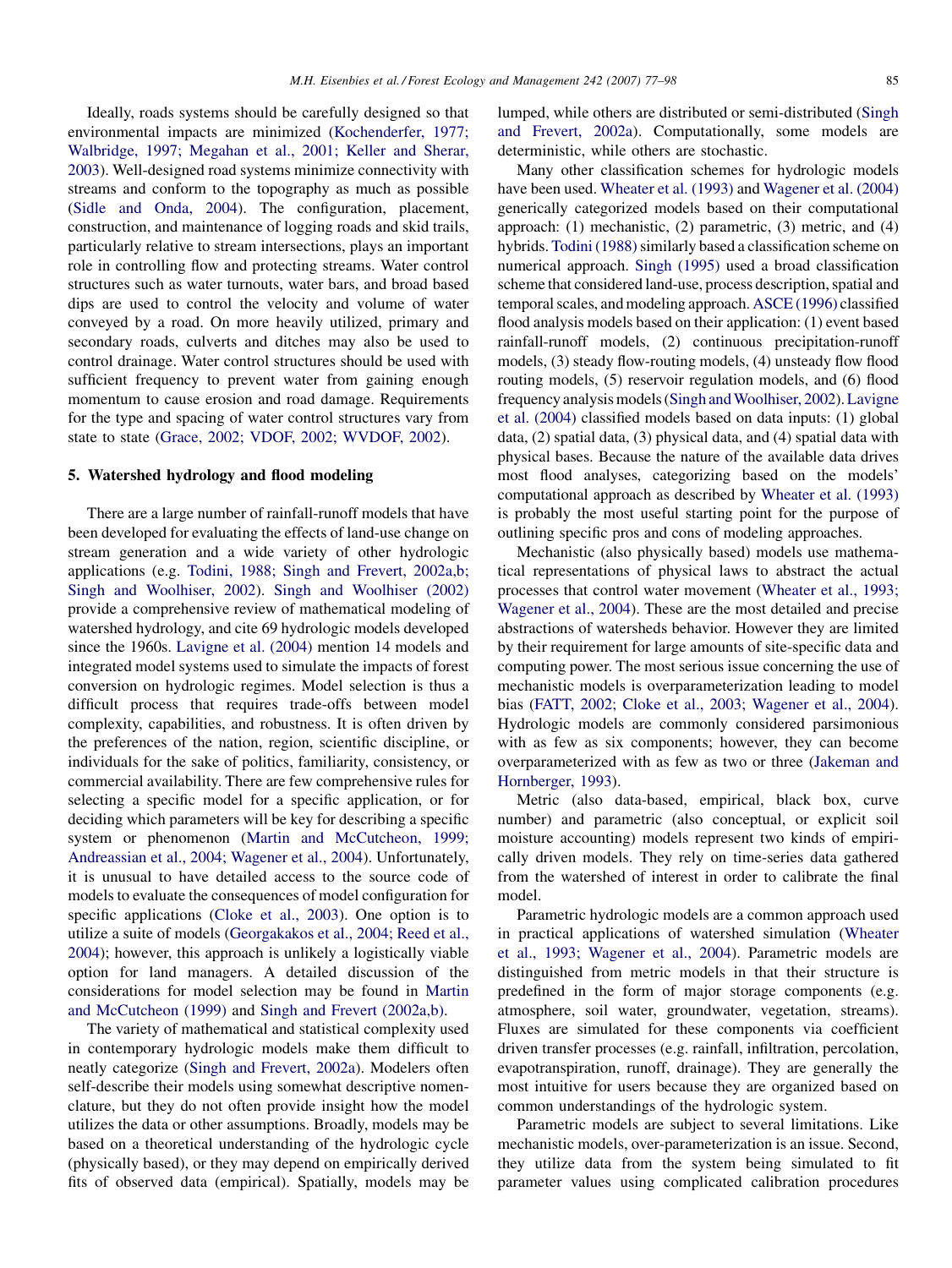([Boyle et al., 2001](#page-16-0)). The dependence on flow data makes them particularly impractical for ungauged catchments [\(Wagener](#page-20-0) [et al., 2004\)](#page-20-0). Third, processes and parameters may be aggregated into a single component that cannot be derived directly from field observation. Fourth, when these models are applied spatially they are generally not fully distributed (i.e. independent parameter values are usually not available for all locations) and are often lumped in semi-distributed models ([Singh and Woolhiser, 2002; Chappell et al., 2006](#page-20-0)). For small watershed or hillslope-scale models, where reliable parameter estimates do not exist at the equivalent scale, or where relevant soil properties are known only for a limited number of points, semi-distributed models are nearly compulsory ([Jakeman and](#page-18-0) [Hornberger, 1993; Chappell et al., 1998\)](#page-18-0).

Metric hydrologic is distinguished from parametric models because they rely purely on data collected from the watershed in question. Unlike parametric models metric models generally depend only on fitting data to a predetermined curve rather than constructed based on our understanding of watershed processes. They usually assume a linear, proportional, or constant response to increased rainfall, and are based on concepts such as the unit hydrograph theory or the rational formula ([Newson,](#page-19-0) [1975; Pilgrim and Cordery, 1993; Wheater et al., 1993; Bonta](#page-19-0) [et al., 1997; Wagener et al., 2004](#page-19-0)). Their primary advantage is that they require minimal data and are easily applied to ungauged watersheds. They can provide a sound initial assessment of a watershed response [\(Phillips, 2004\)](#page-19-0).

A key disadvantage of curve number and similar approaches, particularly with regards to extreme floods, is that they assume linear or curvilinear decay (proportional) responses between rainfall and runoff. These models are not ideal for forested watersheds [\(Hawkins, 1993\)](#page-17-0), provide highly variable predictions ([Bonta et al., 1997\)](#page-16-0), and have been shown to overestimate larger events ([Svoboda, 1991\)](#page-20-0). However, as strongly implied by [Gaume et al. \(2003, 2004\)](#page-17-0) and [Hawkins \(1993\)](#page-17-0), extreme events are probably not subject to the same hydrologic paradigms for which these models have been developed. Hydrologic responses may change for extreme events and therefore conclusions drawn from results outside of the model's frame of inference would be suspect ([Chiu and Huang, 1970\)](#page-16-0).

The final class of models consists of hybrids and modeling systems. Metric-parametric and data-based mechanistic models obscure the distinctions between mechanistic, metric, and parametric models, which can lead to some confusion when comparing models ([Bonell, 1998; FATT, 2002; Singh and](#page-16-0) [Woolhiser, 2002; Wagener et al., 2004](#page-16-0)). Hybrids utilize observational data following the metric paradigm, but seek to include parametric or mechanistic elements to evaluate hypotheses regarding model components relative to watershed function ([Wagener et al., 2004](#page-20-0)). A secondary purpose is to expand the application of metric models spatially.

Similarly, model systems are usually an amalgam of several model packages for specific areas tailored to address spatial systems (e.g. Boss International HEC-HMS, Gestion Intégrée des Bassins versants à l'aide d'un Système Informatisé-GIBSI). The use of hybrids and systems is attractive for the purpose of evaluating treatment effects on hydrology and a variety of related issues because of their versatility and detail. However, as with the root model types, overparameterization and extrapolation errors remain concerns.

# 6. General issues related to models and the nature of extreme floods

Hydrologists and planners face several challenges for predicting extreme flooding events or evaluating watershed responses to disturbances. These include (1) issues associated with testing hypotheses, specifically the hypotheses regarding disturbance effects on hydrologic processes; (2) model errors associated with uncertainty, heterogeneity, and scale; (3) issues associated with hydrologic thresholds and extrapolation; (4) issues associated with stream channel morphology and sedimentation; (5) limits associated with flood and rainfall frequency at applicable scales.

# 6.1. Hypothesis testing

Although modeling is a useful tool in hydrologic investigations of normal watershed conditions, there are concerns regarding the application of simulation models to extreme floods. Controlled manipulations are difficult to perform in the field at relevant scales. Therefore, as computing power and availability of intensive spatial data have increased, models have been increasingly used to test hypotheses regarding the relationships among model components, land-use, and hydrologic function ([Bormann and Diekkruger, 2003; Wagener et al.,](#page-16-0) [2004\)](#page-16-0). However, models generally perform poorly at extremes that are beyond the range of conditions for which they were developed ([Kuczera et al., 1993\)](#page-18-0), and the dangers of extrapolation are fundamental to data analysis. Model evaluation is often only concerned with goodness of fit, rather than structural analyses which is more useful when treating the model as a hypothesis ([Hooper, 2001](#page-18-0)).

There is a basic assumption that once a model that has been fit to match the observed hydrograph that all other inputs and output is therefore correct [\(Hooper, 2001; Singh and Woolhiser,](#page-18-0) [2002\)](#page-18-0). This assumption is fundamentally opposed to the scientific method because there is no means for rejecting a model's structure once it has been selected. Model performance is highly sensitive to structure, and alternatives may just as easily explain an observed phenomenon and structural errors are almost always present ([Jakeman and Hornberger, 1993;](#page-18-0) [Young et al., 1996; Cloke et al., 2003; Butts et al., 2004\)](#page-18-0). Calibrated models that utilize lumped data or conceptual frameworks may perform better, but they have less power as tools for testing hypotheses [\(Hooper, 2001; Bormann and](#page-18-0) [Diekkruger, 2003; Reed et al., 2004; Chappell et al., 2006\)](#page-18-0). Fully distributed, mechanistic models, although uncalibrated and subject to overparameterization, are potentially more useful for isolating factors that control hydrologic change. However, the magnitude of their results may be uncertain and they may do a poor job of emulating hydrologic processes at specific points within a mixed watershed. Utilizing suites of models may provide the most information, and the most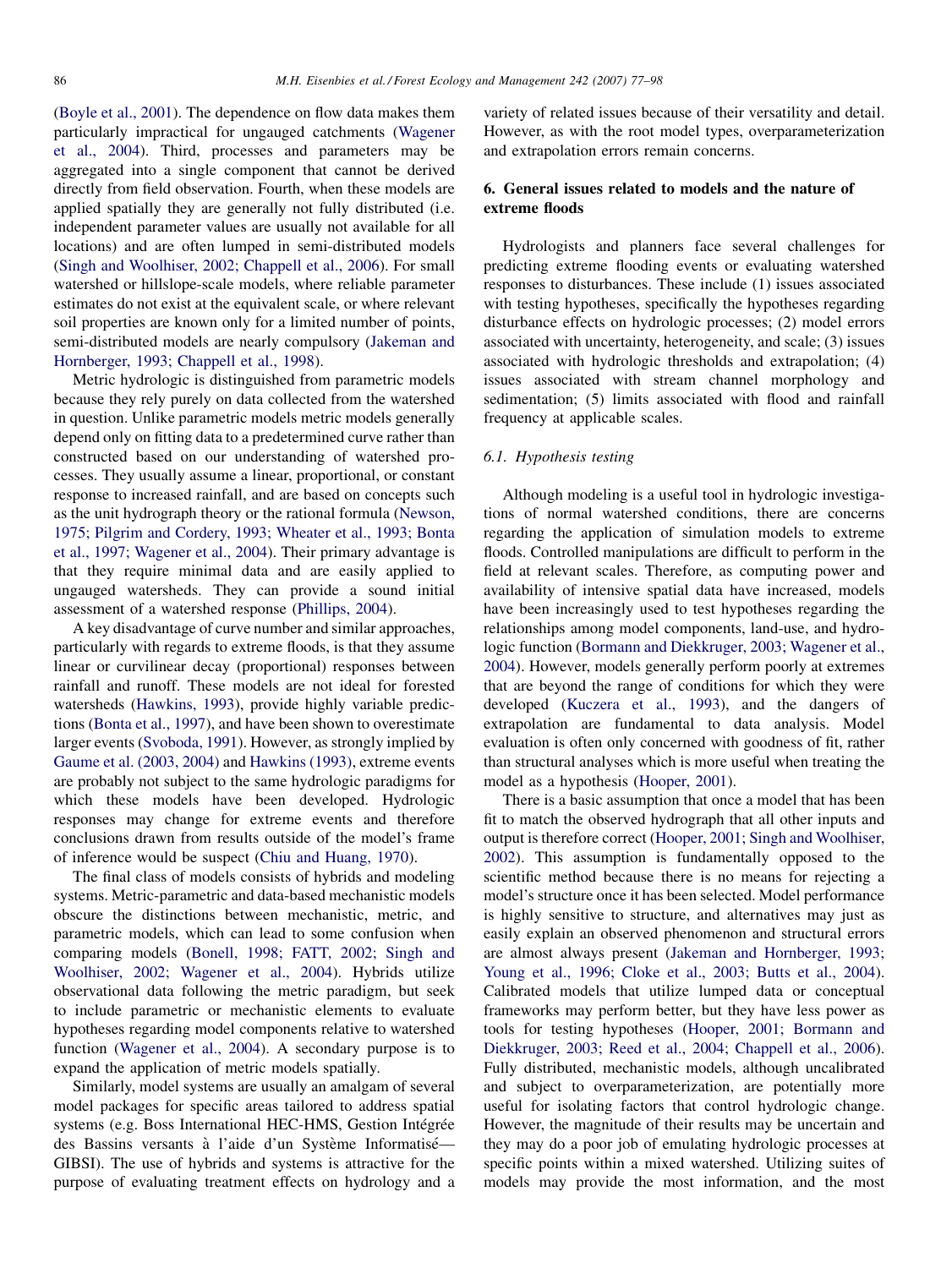powerful evaluations of model performance ([Georgakakos](#page-17-0) [et al., 2004\)](#page-17-0).

# 6.2. Uncertainty, scale, and heterogeneity

Issues of heterogeneity and scale are among the most difficult problems associated with studying natural systems ([Levin, 1992; Waring and Running, 1998; Uhlenbrook, 2003\)](#page-18-0). Uncertainty (i.e. the amount an observed or calculated estimate differs from the true value in nature) is a major issue for hydrologic modeling ([Butts et al., 2004; Georgakakos et al.,](#page-16-0) [2004](#page-16-0)), and in particular the modeling of extreme floods ([Jakeman et al., 1990; Herbst and Diekkruger, 2003\)](#page-18-0). There are four types of uncertainty: (1) random and systematic error in model inputs or boundary conditions, (2) random or systematic errors in outputs, (3) sub-optimal parameterization, or (4) model bias [\(Butts et al., 2004\)](#page-16-0). In addition, measurement error can greatly affect model accuracy, particularly in ungauged catchments. Results can be highly sensitive to parameters that are difficult to quantify, and small errors in our assumptions can result in errant conclusions. Measurement errors can become greatly magnified for very large events, particularly if monitoring equipment becomes damaged. Eyewitness accounts are often relied upon to reconstruct the conditions and timing of extreme flow events, but they are generally of minimal use for describing anything with precision except channel conditions ([FATT, 2002; Gaume et al., 2003, 2004; Hicks et al., 2005](#page-17-0)).

Individual models are often applied with little discussion of uncertainty or parameter sensitivity ([FATT, 2002; Walter et al.,](#page-17-0) [2003](#page-17-0)). A prime example is the reliance of hydrology models on digital elevation models (DEMs) to provide topographic information. Commonly available DEMs (10–30 m resolution) do not capture microtopography, and more importantly do not address recent or vestigial road networks that may greatly affect surface hydrology [\(Walker and Wilgoose, 1999; Duke et al.,](#page-20-0) [2003](#page-20-0)). A second example is the lumping of soils parameters such as saturated hydraulic conductivity, porosities because these values are difficult to quantify in the field. Efforts such as the distributed model intercomparison project (DMIP) [\(Smith et al.,](#page-20-0) [2004](#page-20-0)) allow uncertainties with model structure and model capabilities to be to be evaluated and compared [\(Reed et al.,](#page-19-0) [2004](#page-19-0)). The DMIP clearly illustrates that the performance of models varies, and that no model is superior in all circumstances.

The most capable models have multiple levels of organization and utilize components across multiple scales [\(Ryan et al.,](#page-19-0) [2000](#page-19-0)). Hoosbeck and Bryant describe this on a three-axis diagram that includes the degree of complexity (empirical to mechanistic), degree of computation (qualitative to quantitative), and scale hierarchy (molecular to planetary). Hydrologic models used to evaluate land-use effects on floods are frequently developed for use at regional scales ([Singh and](#page-20-0) [Woolhiser, 2002](#page-20-0)), rather than the scale of forest operations  $(< 1 \text{ km}^2$ ). As spatial and temporal scale decrease the number of parameters required to describe the system tends to increase ([Wagener et al., 2004\)](#page-20-0), along with uncertainty ([Reed et al.,](#page-19-0) [2004](#page-19-0)). Unfortunately, there is a fundamental lack of data for extreme events, particularly on smaller headwater watersheds, and particularly for hillslope hydrologic parameters controlling streamflow generation ([Hooper, 2001; Gaume et al., 2004\)](#page-18-0). Metric and parametric models often rely on parameters that cannot be measured directly and must be fit to the data. Consequently there is a lack of insight in the processes that control extreme floods. The problem is exacerbated in mountainous terrain because steep slopes and shallow soils are most sensitive to parameter selection due to these heterogeneity and scale issues [\(Cloke et al., 2003](#page-17-0)).

Heterogeneity is also an important issue with regards to scaling. From an ecological standpoint, heterogeneity is a description of the complexity of a system; however, it is not strictly a quantitative property, but also a qualitative one [\(Li and](#page-18-0) [Reynolds, 1995; Weins, 2000](#page-18-0)). Therefore it is difficult to describe in terms that are easily recognizable, or neatly quantified. Hydrologic modelers address scale and heterogeneity either through lumping, regionalization, or complex geostatistical methods [\(Herbst and Diekkruger, 2002, 2003;](#page-17-0) [Giannoni et al., 2003](#page-17-0)) methods [\(Boyle et al., 2001; Herbst and](#page-16-0) [Diekkruger, 2002, 2003; Giannoni et al., 2003; Uhlenbrook,](#page-16-0) [2003; Wagener et al., 2004](#page-16-0)). However, as results are scaled up or down, heterogeneity will manifest itself differently because environmental gradients are manifested as patchy mosaics and processes in nature [\(Addicott et al., 1987; Ehrenfeld et al.,](#page-16-0) [1997; Sidle et al., 2001\)](#page-16-0).

# 6.3. Hydrologic thresholds

Two studies [\(Hawkins, 1993; Gaume et al., 2003\)](#page-17-0) provide us with specific insights into extreme events. [Hawkins \(1993\)](#page-17-0) observed that runoff responses of watersheds to specific rainfall amounts follow either a standard form, or two deviant forms (Fig. 2). Watersheds exhibiting standard behavior conform to the widely applied and assumed rainfall/runoff scenario observed in many watersheds; that is, the runoff coefficient declines with increasing storm magnitude to approach a constant value. This coefficient, or curve number, is widely reported and used in rainfall/runoff modeling, particularly ungauged catchments. The curve number for a complacent watershed also declines with increasing rainfall and are



Fig. 2. Three variations in watershed runoff responses to specific rainfall depths (adapted from [Hawkins, 1993](#page-17-0)).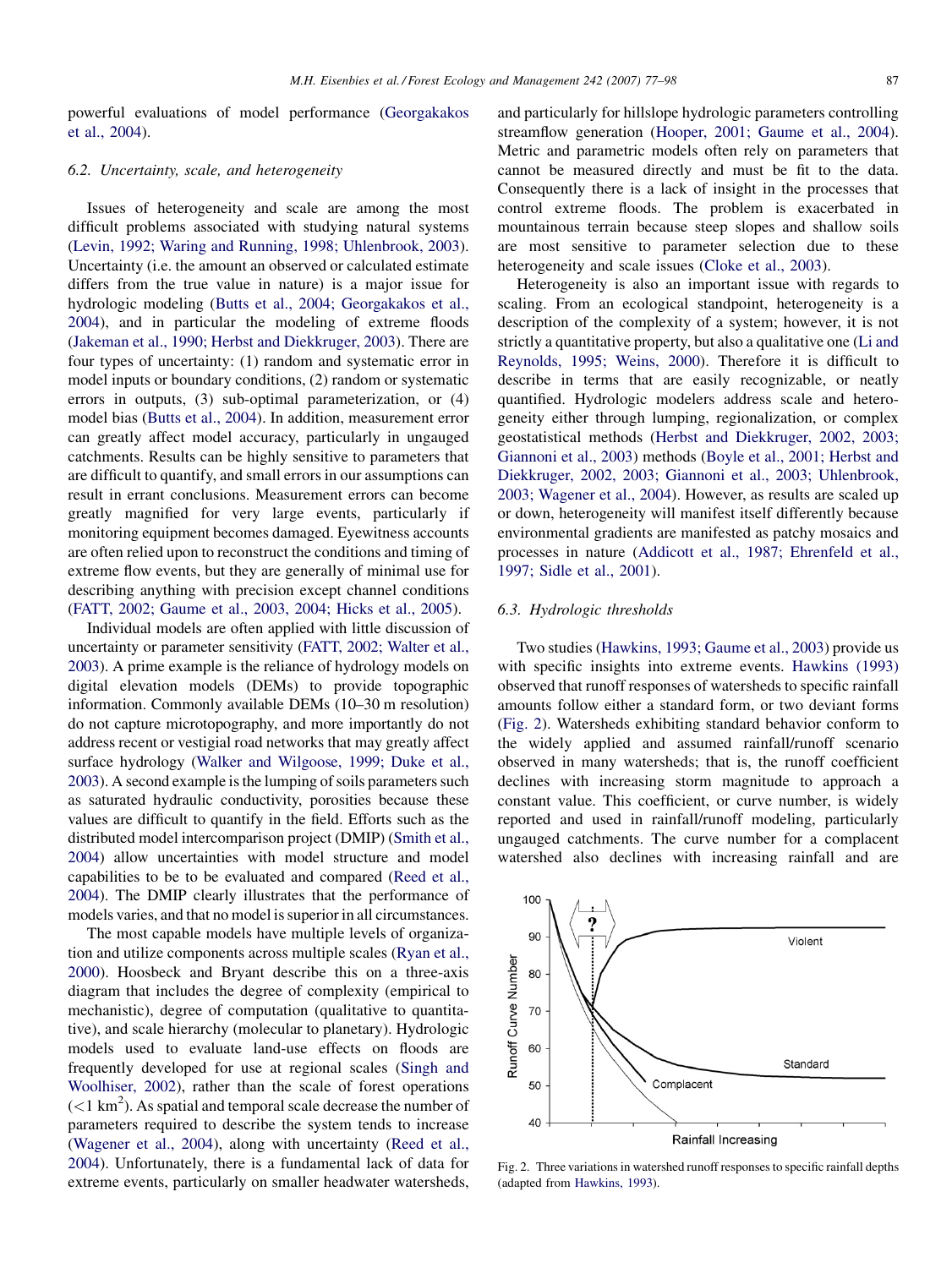indicative of a partial source area condition (source area between 0.1% and 5%). On the Berea Watershed (forested), located in Kentucky, he identified a violent response curve that initially appears similar to standard or complacent responses, but changes suddenly and asymptotically to approach a high curve number (90–100). [Hawkins \(1993\)](#page-17-0) hypothesized that the violent watershed responses might be triggered by some critical rainfall depth and intensity, although in the case-study presented the violent response was due to a rainfall depth of only 25 mm. Water repellant soils caused by fires may be subjected lower thresholds for violent behavior ([Neary et al.,](#page-19-0) [2005\)](#page-19-0).

The Avene watershed in the French Mediterranean covers an area of 57  $km<sup>2</sup>$  with mountainous headwaters, a diverse geology (sandstone, limestone, and schist), and mixed land-use (agriculture, forests) ([Gaume et al., 2003\)](#page-17-0). The October 1997 flood was caused by a rain event with intensities as high as 300 mm over 6 h. The specific discharge for the event was 10–  $15 \text{ m}^3 \text{ s}^{-1} \text{ km}^2$  with less than  $2 \text{ m}^3 \text{ s}^{-1} \text{ km}^2$  being generated in the upper portions of the watershed. Eyewitnesses to the event recalled sudden (half-hour) rises in the water levels late in the storm, along with a recession to near normal conditions within 36 h. Similar to [Hawkins \(1993\)](#page-17-0) investigators believed that runoff coefficients must have been close to 100 during the most intense period of the storm although the largest flow rates were largely based on eyewitness accounts. They surmised that the rise in discharge late in the event is explained by the high infiltration capacities of these soils. Once this capacity was met, the watershed response immediately changed, and the system behaved as a ''tip bucket''.

Results from [Gaume et al. \(2003\)](#page-17-0) and [Hawkins \(1993\)](#page-17-0) illustrate the potential importance of hydrologic thresholds in hydrologic modeling. Additionally, modeling processes for soils near saturation is very complicated because rapid changes in water potentials occur with very small changes in moisture content ([Cloke et al., 2003](#page-17-0)). A number of preferential flow mechanisms can violate assumptions about water flux within bulk soil [\(Torres, 2002\)](#page-20-0). Soils do not need to be fully saturated in order to conduct a significant amount of water. The movement of water through more conductive zones can actually flush water from the soil matrix. [Torres and Alexander](#page-20-0) [\(2002\)](#page-20-0) observed decreased soil water content and lower storage as pore water overcame capillary tension following a highintensity irrigation spike to soil blocks in laboratory conditions. There may be a relationship between late, high-intensity spikes and extreme flood flows on soils with high infiltration rates ([FATT, 2002; Gaume et al., 2003\)](#page-17-0). When soils cease to absorb and store water, the source area can become suddenly large. Water movement under these conditions becomes a routing issue (i.e. roads, saturated overland flow, and preferential flow paths), rather than strictly a land-use issue. Although Hortonian or saturated overland flow is generally not thought to be a factor in forested watersheds, it may become one during extreme events ([Sidle, 2006\)](#page-20-0).

Given the lack of data collected specifically for the purpose, using metric models, such as the curve number method, to determine the specific causes of violent watershed responses to large rainfalls is a key challenge. Bayesian models and artificial neural networks (ANNs) are statistical paradigms that show significant potential for use in flood modeling. These methods differ from parametric approaches in that they utilize several probabilities (prior, conditional, marginal, and posterior) to address hypotheses concerning collected data. Probabilities are weighted and interpreted as ''degrees of belief'', rather than strict proportions or frequencies. This approach has been applied to hydrologic problems like flood frequency analysis [\(Tokar and Johnson, 1999; ASCE, 2000b,a; Thirumalaiah and](#page-20-0) [Deo, 2000; Rajurkar et al., 2004](#page-20-0)). The primary advantages of this approach are: (1) the ability to account for the non-linear nature of flood prediction, and specifically systems that behave differently above or below certain thresholds, and (2) the ability to recursively ''learn'' or be ''trained'' both through iterative steps as new information is acquired. ANNs have been shown to be particularly well suited for use with difficult systems with data limitations [\(Tokar and Johnson, 1999](#page-20-0)).

#### 6.4. Stream channel morphology

Most studies that evaluate land-use and flooding discharge express the effects as absolute or percentage increases in flow volumes, peak discharge rates, or specific yield. These representations are not particularly informative in terms of evaluating flood risk, particularly from an economic basis [\(Boyle et al., 1998\)](#page-16-0). Discharge may be more precise, but the depth above bankfull stage dictates most of the impacts that a significant flood event might incur. The maximum stage achieved will be highly dependent on channel morphology in mountainous terrain. Flooding at the mouths of streams (where monitoring equipment may be located) can be considerably less severe than those realized in localized upper portions of a reach [\(FATT, 2002; Hicks et al., 2005](#page-17-0)), depending on storm morphology.

There are a number of stream classification systems that describe basic channel morphology or stream condition (e.g. [Phankuch, 1975; Simon, 1989; Whiting and Bradley, 1993;](#page-19-0) [Rosgen, 1994; Montgomery and Buffington, 1997\)](#page-19-0). For example, the Rosgen system for stream classification identified nine stream and river types based on gradient, cross section, and plan view ([Harrelson et al., 1994](#page-17-0)). Most high-order and intermittent streams in the Appalachians would be classified as Rosgen Aa+, A, B, or C stream types; channels are confined by steep side-slopes, with and without narrow floodplains. In an extreme event, the entire floodplain may transport water. The volume of discharge will be proportional to the cross sectional area which increases exponentially with stage. Discharge within a floodplain will increase asymptotically with stage height for approximated Rosgen streams profiles [\(Fig. 3](#page-12-0)). On Rosgen B (40 m wide,  $2.5^{\circ}$  slope floodplain,  $45^{\circ}$  side slopes), and C (100 m wide,  $2.5^{\circ}$  slope floodplain,  $45^{\circ}$  side slopes) stream types, changes in discharge at already large volumes should exhibit relatively small changes in stage height (10:1, volume:height, for smaller floods, and up to 30:1 for large floods). Stage height is more responsive to higher discharges for the Rosgen Aa+ (no floodplain,  $45^{\circ}$  slopes) and A (no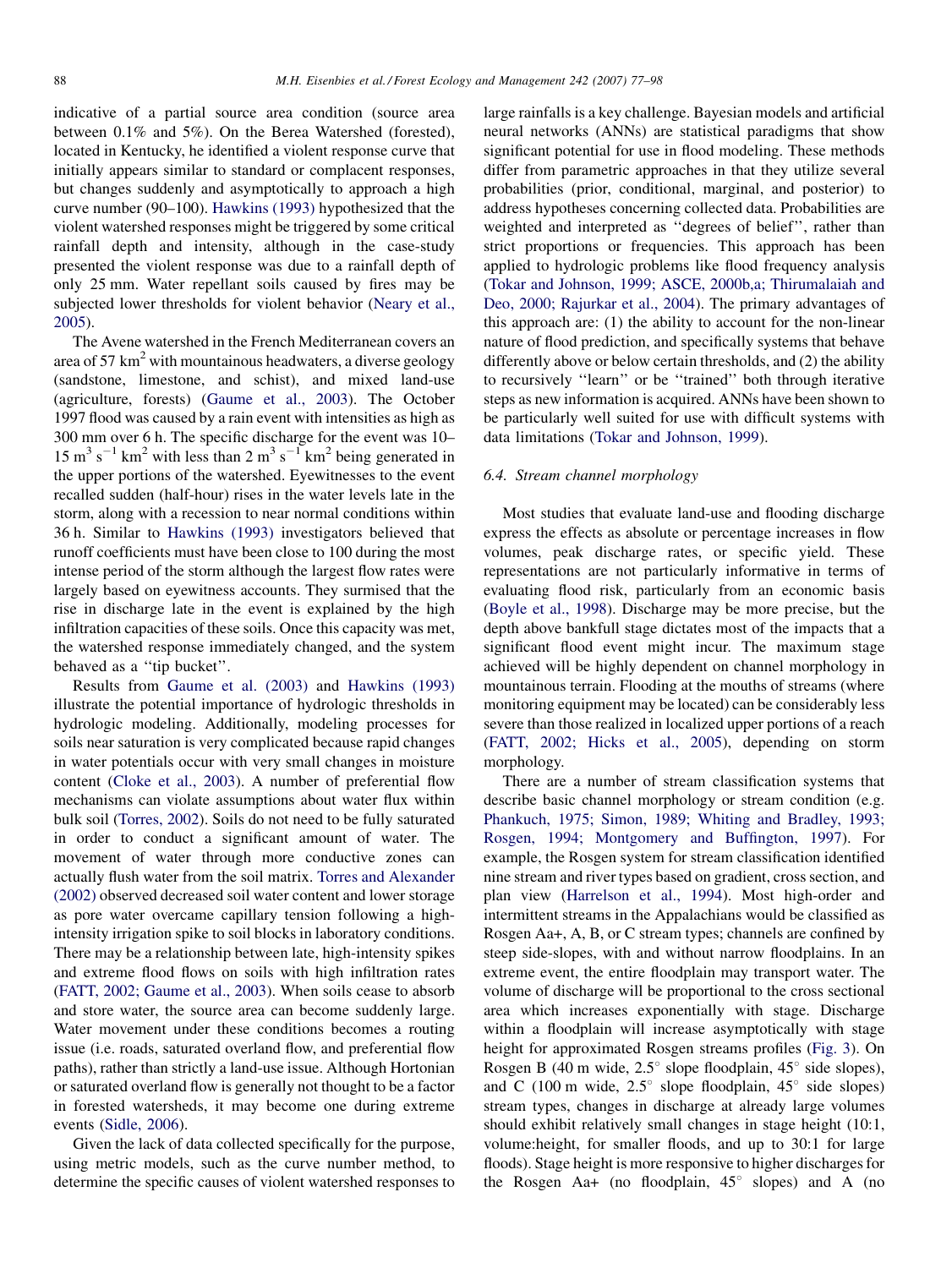<span id="page-12-0"></span>

Fig. 3. (Upper) stage height versus active cross sectional areas, and (lower) change in stage versus active cross sectional areas, for four approximations of Rosgen stream types.

floodplain,  $34^\circ$  slopes); however, these streams still exhibit a ratio of approximately 3.5:1 for lesser floods, and approximately 6:1 for higher discharges. The ratio between discharge and stage would in practice be higher if they were measured in the field. As stage increases so would the hydraulic gradient; thus, a greater velocity (and therefore volume) of water would occur per unit increase in cross section. While the stage on narrow streams channels may be more sensitive to discharge, larger streams may be more at risk for erosion and changes in stream morphology due to energy associated with large flow volumes ([Miller, 1990\)](#page-19-0).

## 6.5. Flood frequency

#### 6.5.1. Observing extreme floods

The Appalachian region has generated some of the largest area-discharge floods in the US, especially for smaller watersheds [\(Crippen and Bue, 1977](#page-17-0)). Additionally, the storms producing these floods have some of the largest 6 h rainfall amounts in the world ([Crippen and Bue, 1977; Hicks et al.,](#page-17-0) [2005](#page-17-0)). Notable floods are usually the result of large tropical systems, unusual thunderstorms, or rains coupled with spring snowmelt in the north ([Neary et al., 1986; Neary and Swift,](#page-19-0) [1987; Sturdevant-Rees et al., 2001; Graybeal and Leathers,](#page-19-0) [2006](#page-19-0)), and therefore there is not necessarily a dominant flood season in some parts of the Appalachians [\(Lecce, 2000\)](#page-18-0). Floods become a concern for rainfalls  $>50$  mm day<sup>-1</sup>, but risk is not necessarily directly related to rainfall amount ([Miller, 1990\)](#page-19-0). Numerous observational studies are available of extreme or ''geomorphically effective'' flood events in the region and throughout the world (e.g. [Wolman and Gerson, 1978; Miller,](#page-21-0) [1990; Hawkins, 1993; Phillips, 2002; Yeo, 2002; Gaume et al.,](#page-21-0) [2003; Holman et al., 2003; Gaume et al., 2004; Hicks et al.,](#page-21-0) [2005](#page-21-0)). Geomorphically effective floods are those that are able to alter landscapes due to fluvial impacts that include soil and debris jams, sediment deposition, and downcutting.

The technical definition of floods and the general public's perception of floods are incongruous. Hydrologists generally define flood events as any streamflow outside of the flood stage, which is typically defined by the normal channel banks ([Jarvis,](#page-18-0) [1936; Leopold and Maddock, 1954](#page-18-0)). The general populace typically consider floods to be events that damage lives and property ([Barrows, 1948\)](#page-16-0). Hydrologists typically use a systematic method for categorizing floods and rain events based on their annual return periods or intervals ([Reis and](#page-19-0) [Crouse, 1992\)](#page-19-0). Return periods are the likelihood that a given flood flow will be attained or exceeded in a given year; it is inferred as the average interval in years between events of similar magnitude over the very long term. Due to climatic variability, events of a given return period can occur in shorter intervals than their timing implies, or that major floods would not occur in the same year. Return periods are calculated based on the observed record of maximum yearly flows fitted to an assumed probability distribution such as the log-Pearsons type-3 ([Stedinger et al., 1993](#page-20-0)). Historical and paleoflood information can also be used to refine estimates of rare events [\(Stedinger](#page-20-0) [and Baker, 1987](#page-20-0)). An alternative approach that may outperform annual series, especially for extreme hydrologic events, is partial series analysis ([Madsen et al., 1997a,b; Madsen and](#page-19-0) [Rosbjerg, 1997a,b\)](#page-19-0). Despite its reported advantages, partial series is not yet widely utilized.

The length of the observed record and the maximum flood within that record are the dominant factors that define the flood frequency curve for a gauged system using annual series ([IACWD, 1982](#page-18-0)). However, although there is a 25% probability that a 100-year flood will occur within a 30-year record ([Fig. 4\)](#page-13-0), the probability that it will happen twice in the same period is the square of this value  $(0.252 = 6.3\%)$ . Even where gauge data are available for relatively long time periods (20–50 years) and the flood peak distribution is fairly well known, there is little confidence in estimates of flood peaks greater than the 50- or 100-year interval ([Kite, 1975; IACWD, 1982; Stedinger and](#page-18-0) [Baker, 1987\)](#page-18-0).

Although extrapolation may be used to estimate 500-year flood magnitudes, it can result in errors  $\geq 15\%$  [\(Thomas and](#page-20-0) [Kirby, 2002](#page-20-0)) depending on floodplain geometry. This error could lead to classification errors for the return period of extreme events >100 years. [Benson \(1960\)](#page-16-0) calculated the length of record required to predict extreme returns within 10% assuming a perfectly distributed 1000-year record. He found that to capture the 100-year event with a 95% and 80% confidence interval would require a length of record 115 and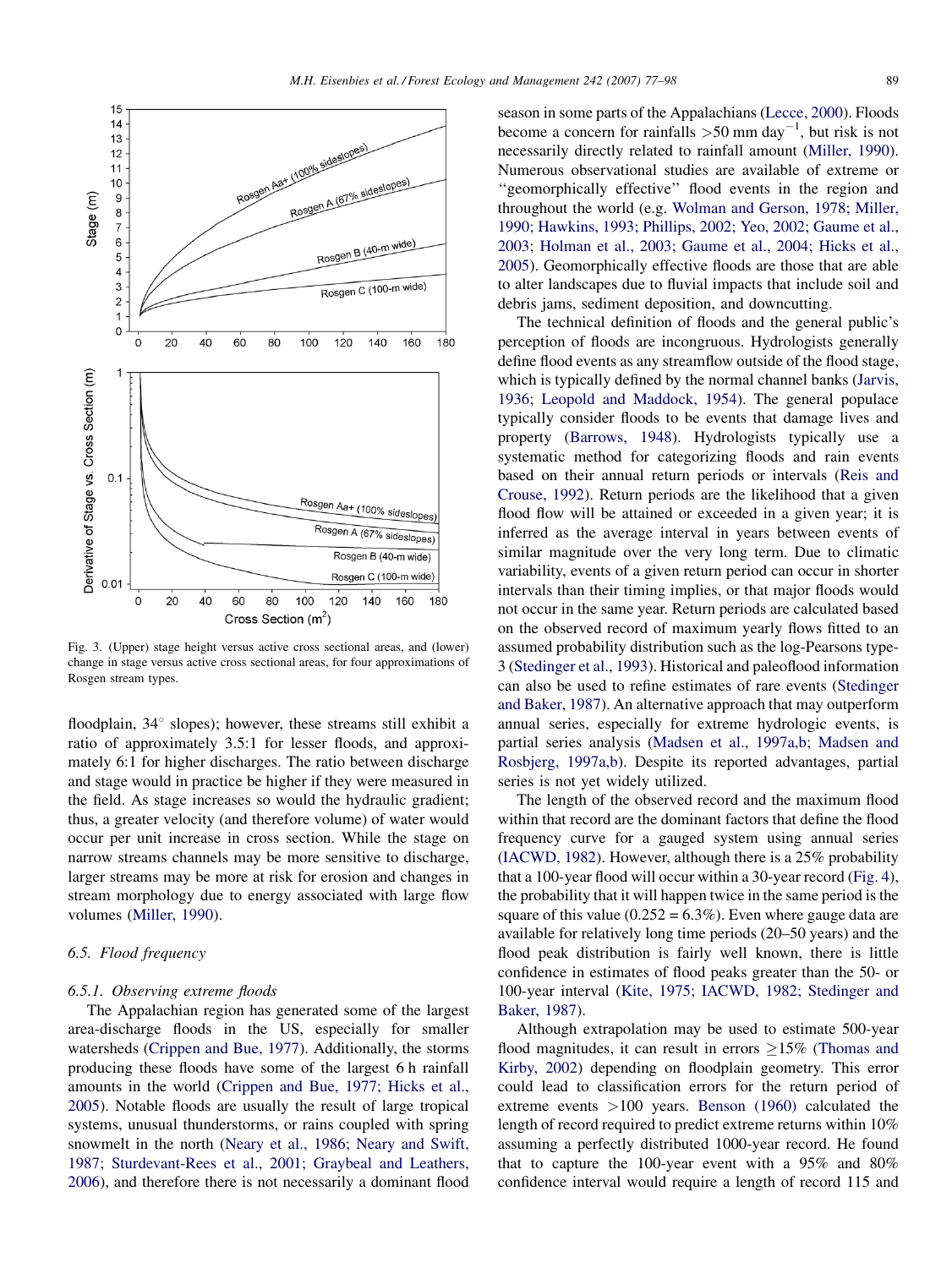<span id="page-13-0"></span>

Fig. 4. Theoretical risks of floods of various return periods for given observation periods.

100 years, respectively (Table 1) [\(Newson, 1975](#page-19-0)). Therefore, data from Coweeta Hydrologic Laboratory (North Carolina) and Fernow Experimental Forest (West Virginia), which represent continuous records among the longest in the Appalachians relating to forestry practices, are currently suited for evaluating floods on the order of a 25-year return period.

Usable relationships between extreme rainfall and extreme floods are difficult to detect [\(Reich, 1970](#page-19-0)). Those studies that do exist were not monitored for extended periods after harvesting. [Hornbeck \(1973b\)](#page-18-0) observed convergent slopes between a treatment and a control watershed at Hubbard Brook (New Hampshire) for one June containing 10 cm of rainfall for the month. However, the result does not account for the types and distributions of rainfalls within the 3 months reported over 4 post-treatment years, and there is no indication whether the paired-regression approach can be extrapolated beyond the 10 cm maximum rainfall. [Lu \(1994\)](#page-18-0) found that forest harvesting effects converged for return flows over 25 years ([Brooks](#page-16-0) [et al., 2003](#page-16-0)). Other studies have similarly indicated that landuse has a limited role in controlling large rare floods (nonexceeding probability >90%), and that there is a convergence between harvest and non-harvest responses ([Harr et al., 1975;](#page-17-0) [Caissie et al., 2002; Robinson et al., 2003; Lavigne et al., 2004;](#page-17-0) [FAO and CIFOR, 2005\)](#page-17-0).

Spatial errors associated with observing extreme floods can occur when homogeneity assumptions are made about the spatial distribution of rainfall. [Phillips \(2004\)](#page-19-0) reported that the maximum difference in precipitation between two watersheds

Table 1

Length of record require to predict floods of given recurrence intervals (from [Newson, 1975](#page-19-0))

| Recurrence interval, years | Length of record |                |  |  |
|----------------------------|------------------|----------------|--|--|
|                            | 95% confidence   | 80% confidence |  |  |
| $\overline{2}$             | 40               | 25             |  |  |
| 10                         | 90               | 38             |  |  |
| 25                         | 105              | 75             |  |  |
| 50                         | 110              | 90             |  |  |
| 100                        | 115              | 100            |  |  |

within 10 km of one another  $(\sim 300 \text{ km}^2)$  might be as much as 14% to 33% in an extreme summer storm event. [Hicks et al.](#page-18-0) [\(2005\)](#page-18-0) indicated a six-fold difference within  $10 \text{ km}^2$ . A  $100-$ 1000-year flooding event at one scale may only be a 25-year event at a larger scale or even a common occurrence at a regional scale ([Perry and Combs, 1998](#page-19-0)). For example, the odds that the center of a tropical system will go over any given location on the eastern seaboard of the US, including the Appalachians, is low. However, at the scale of the entire region several hurricanes make landfall every year. Likewise, cloudbursts from large convective systems that trigger locally significant flooding are likely to occur in any given summer, but the heterogeneity of the distribution of rainfall does not assure that any specific watershed will experience an extreme event. Additionally, complex climate cycles may affect localized weather patterns over periods of years, decades, centuries, and longer ([Swift et al., 1988; Perry et al., 2001b](#page-20-0)).

The probability is low that a single, sufficiently instrumented watershed will capture the required information (e.g. precipitation, soil, and watershed dynamics) of both extreme and non-extreme conditions. Typically, instrumentation such as hourly recorders and water samplers are reserved for thirdorder or higher streams, further limiting our ability to look at forest impacts ([Thornton et al., 2000](#page-20-0)). Additionally, in the Aude flood event in France [\(Gaume et al., 2004](#page-17-0)), one third of the equipment used to gauge the watershed was destroyed by the event, and data from many of those that survived were deemed unreliable. Within a given watershed, specific errors associated with (1) instrument error, (2) sensitivity of the stage–discharge relationship, (3) changes in cross section as the flood scours the channel, and (4) the conveyance of water on the floodplain further hinder the ability of a single watershed to capture sufficient information to accurately model flooding in a general sense.

Furthermore, the most extreme flooding often occurs on ungauged watersheds. Major forest hydrology research facilities were not originally designed to address extreme flooding. The infrequency of extreme events and the lack of adequate stream and soil hydrologic data is a real obstacle to understanding the hydrology of extreme floods [\(DeWalle, 2003](#page-17-0)).

#### 6.5.2. Defining extreme floods

Defining ''extreme floods'' or ''extreme rainfalls'', their magnitudes, or their return periods, is a difficult problem. A 100-year rain event does not necessarily generate a 100-year flood ([Hjelmfelt, 1980; Hawkins, 1993\)](#page-18-0), and the changes in discharge associated with incremental increases in return period are not linear ([IACWD, 1982](#page-18-0)). For instance, the change in stormflow between a 25-year event and a 50-year event may be considerably larger than the change between a 100-year event and a 500-year event. Secondly, return periods refer to the maximum event for an entire year, events of similar magnitude may happen more regularly, but are simply not the most significant within a given year. Therefore using return periods to define ''extreme'' conditions is not useful, and even less useful in light of the spatial issues mentioned in the previous section.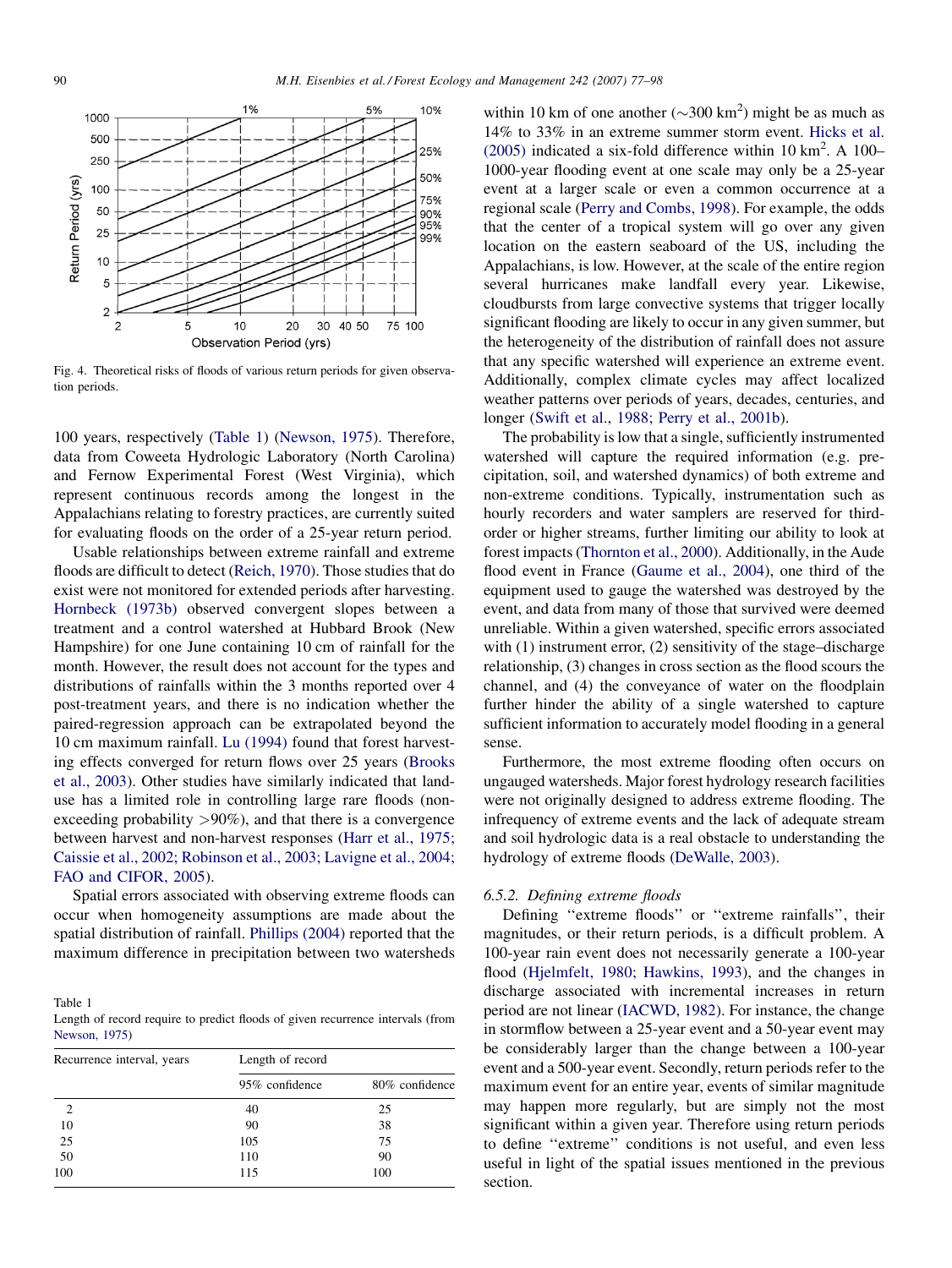

Fig. 5. Example of the positive asymptotic relationship between probable maximum flood (PMF) and area, and the negative exponential relationship between normalized PMF and area corresponding to the southern Appalachian flood region after [Crippen and Bue \(1977\)](#page-17-0) and [Crippen \(1982\)](#page-17-0).

[Crippen and Bue \(1977\)](#page-17-0) and [Crippen \(1982\)](#page-17-0) developed envelope curves to estimate the most severe flood magnitudes for watershed areas within various flood regions of the conterminous US. Other studies have also produced similar envelope curves e.g. [\(Miller, 1990; Hicks et al., 2005\)](#page-19-0). As watershed area increases, the probable maximum flood (PMF) discharge increases asymptotically with area; normalized PMF decreases exponentially (Fig. 5). The proportion of PMF is potentially a more useful definition of extreme conditions because it would incorporate watershed area and regional differences and would allow for multiple extreme events to occur within the same year. Alternatively, another envelope curves, or curves based on the 50-, 100-, or 500-year return period, may be used.

The PMF may provide insight with regards to evaluating land-use effects. Assuming that the stormflow responses of smaller watersheds are more sensitive to conventional patterns of land-use change at relevant scales [\(Caissie et al., 2002; Hicks](#page-16-0) [et al., 2005\)](#page-16-0), it might also be assumed that the deviation from the initial slope of the PMF curve  $(\sim 25$  ha minimum) is related to the watershed size where land-use become less influential on extreme flood regimes. The slope of the PMF curve decreases by more than 50% as watersheds increase over  $6.6-24 \text{ km}^2$  in the case of the Southern Appalachians, Northern Appalachians, and the Northeastern US (Table 2). It could be hypothesized based on this information that the influence of typical land-use dynamics on flooding is restricted to watersheds on the order of a few thousand hectares and smaller. This result is congruent with the differences between first and second order watersheds presented by [Caissie et al. \(2002\).](#page-16-0) Watersheds of this size range would include all first-order streams, most second-order, and some third and fourth-order streams and predominantly perennial streams ([Hansen, 2001\)](#page-17-0). The median watershed size for intermittent stream inception is 6 ha, and ranges between 1 and 18 ha ([Nutter et al., 1984; Paybins, 2003](#page-19-0)). The median perennial flow is associated with watershed sizes of 16 ha, and ranging between 4 and 60 ha. Although this may only apply to land-use effects on discharge, it should be noted that flood damage occurs downstream where flood stage is complicated by factors associated with floodplain development (e.g. human encroachment, impervious surfaces, channelization).

## 7. Summary and conclusions

The relationship between forests and floods, or more specifically the capacity of forests to prevent or mediate floods, has been debated in the US for almost a century. Many generalizations may be drawn from the current literature, but individual watersheds exhibit unique characteristics. Floods are

Table 2

Minimum and maximum slope, and watershed areas corresponding to 50% and 67% changes in slope, of the probable maximum flood (PMF) curves presented by [Crippen and Bue \(1977\)](#page-17-0) and [Crippen \(1982\)](#page-17-0) for the physiographic regions of the United States

| Flood<br>region <sup>a</sup> | Physiographic region <sup>b</sup> | Maximum slope<br>$(m^3 s^{-1} km^{-2})$ | Minimum slope<br>$(m^3 s^{-1} km^{-2})$ | Watershed area<br>corresponding to 50%<br>decrease in slope $(km2)$ | Watershed area<br>corresponding to $67\%$<br>decrease in slope $(km^2)$ |
|------------------------------|-----------------------------------|-----------------------------------------|-----------------------------------------|---------------------------------------------------------------------|-------------------------------------------------------------------------|
|                              | Northeast and New England         | 46                                      | 0.24                                    | 6.6                                                                 | 21                                                                      |
| 2                            | Eastern Coastal Plain             | 86                                      | 0.19                                    | 2.5                                                                 | 7.4                                                                     |
| 3                            | <b>Gulf Coastal Plain</b>         | 63                                      | 0.13                                    | 6.6                                                                 | 19                                                                      |
| 4                            | Northern Appalachians             | 53                                      | 0.17                                    | 8.1                                                                 | 24                                                                      |
| 5                            | Southern Appalachians             | 160                                     | 0.11                                    | 3.1                                                                 | 8.6                                                                     |
| 6                            | Central Lowlands                  | 92                                      | 0.33                                    | 8.2                                                                 | 25                                                                      |
|                              | Interior Low Plateaus             | 62                                      | 0.081                                   | 4.5                                                                 | 13                                                                      |
| 8                            | Interior Highlands                | 50                                      | 0.17                                    | 9.3                                                                 | 28                                                                      |
| 9                            | Osage Plains                      | 95                                      | 0.069                                   | 3.3                                                                 | 9.3                                                                     |
| 10                           | Texas Coastal Plain               | 57                                      | 1.6                                     | 95                                                                  | 250                                                                     |
| 11                           | North Central Plains              | 49                                      | 0.11                                    | 6.4                                                                 | 19                                                                      |
| 12                           | <b>Great Plains</b>               | 120                                     | 0.39                                    | 8.0                                                                 | 24                                                                      |
| 13                           | Rocky Mountains                   | 84                                      | 0.10                                    | 4.1                                                                 | 12                                                                      |
| 14                           | Colorado Plateau                  | 36                                      | 0.046                                   | 1.8                                                                 | 4.8                                                                     |
| 15                           | Columbia Plateau                  | 81                                      | 0.45                                    | 26                                                                  | 67                                                                      |
| 16                           | Great Basin and Desert            | 110                                     | 1.1                                     | 26                                                                  | 74                                                                      |
| 17                           | Pacific Mountain System           | 71                                      | 0.40                                    | 20                                                                  | 54                                                                      |

<sup>a</sup> Flood Regions based on [Crippen and Bue \(1977\).](#page-17-0)<br><sup>b</sup> Physiographic Names from [USGS \(2003\)](#page-20-0).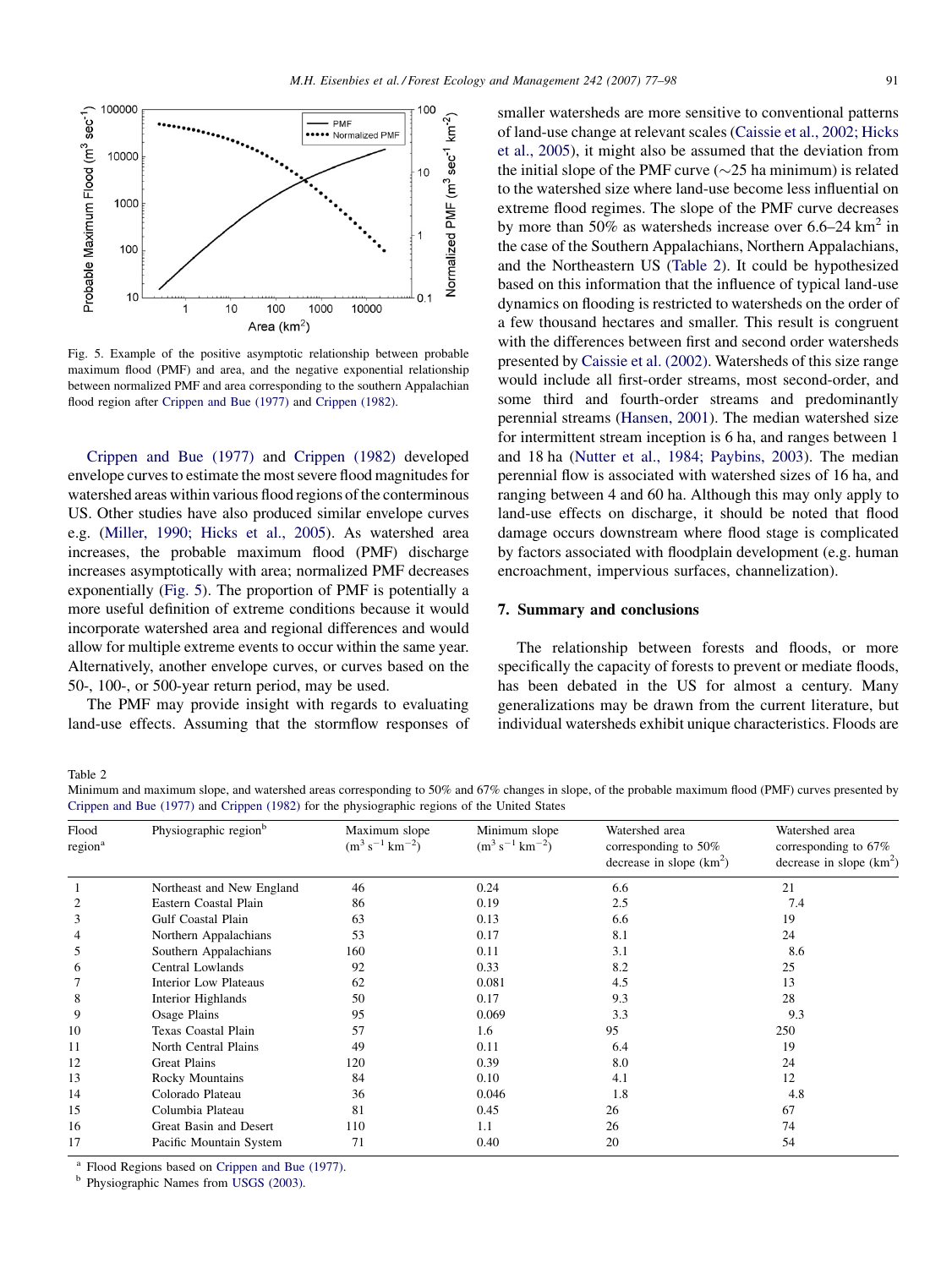the integrated product of multiple flowpaths delivering water to the stream. The amount of stormflow is most directly linked to the area in the watershed and volume of precipitation or snowmelt deposited on the site, stored, or transported to the stream. Flooding is also influenced by channel morphology and conveyance. Management practices potentially influence by altering the timing and volume routed via these component flowpaths, and by changing these hydrologic flowpaths. Many types of rainfall are capable of generating floods. Extreme rainfalls may overwhelm the capacity of water to infiltrate into the soil, or may rapidly exceed or bypass storage components within the soil and within the watershed. ''Extreme'' when used in the context of floods or precipitation only loosely refers to unusually large, geomorphically effective events; however, "extreme" is not well defined and does not provide a sense of proportion. The extremity of any given event is dependent on spatial and temporal scales.

There is no question that forests and watershed hydrology are linked. The current body of research indicates that forests have a significant effect on annual water yield, particularly baseflow. However, results are mixed with regards to the effect of forest operations on stormflow and peak discharge. Measured effects within the Appalachian region have been positive, negative, and neutral and there is little unequivocal evidence that forest operations greatly exacerbate extreme peak discharges. Harvesting can result in increased stormflows and peak discharges for small to medium events, but these effects diminish as events become larger ([Thomas and](#page-20-0) [Megahan, 1998\)](#page-20-0).

The greatest potential forest operations have for affecting "extreme" peak flows is through routing via road systems or stream channel modification. Forest road systems directly influence both flow routing and sediment yields disproportionably to their area, and therefore they have the greatest potential for affecting ''extreme'' peak flows in the long-term. Roads systems (temporary and permanent) are a major component of forest harvesting and management, and have potentially longer effects if not properly located, constructed, maintained, and closed, and location is probably the more significant of these factors [\(Swift et al., 1988; Swift and Burns, 1999; Megahan](#page-20-0) [et al., 2001; Ziegler et al., 2004](#page-20-0)).

It is difficult to partition flood flows based on the numerous factors and complex interactions that affect hydrologic responses. Forest harvesting is often mislabeled as deforestation. Deforestation is the permanent conversion of forests to alternative land-uses. Sites should recover from the effects of forest harvesting within 5–10 years after harvest. Although vegetation removals may increase pre-event saturation until vegetative cover can reestablish itself, elevated soil temperatures and baseflow rates decrease soil water content. The influence of forests and soils on flood hydrology is not constant, is seasonably variable, and diminishes with increased rainfall. Watersheds that have narrow stream channels, narrow floodplains, and shallow soils are most likely to have large increases in stream stage with corresponding rises in flood volumes. We estimate that the watershed sizes that are most likely to be sensitive to land-use are those between 20 and several thousand

hectare. There is presently little research regarding the effect forests or forestry practices on the outcome of extreme floods.

The particular challenge in the Appalachian region is that forestry land-use generally occurs in areas that are already likely to have the most intense flood peaks ([Hicks et al., 2005\)](#page-18-0). The question remains, will these be increased by management? It may be possible for certain forest management practices to moderate certain floods by affecting storage and routing; whether they can moderate extreme floods remains an unanswered question. It has been suggested that forestry best management practices (BMPs) be modified to include management for increases in peak water yield to reduce flood risk [\(FATT, 2002; Mortimer and Visser, 2004](#page-17-0)). A primary function of forestry best management practices is to minimize erosion by lowering water velocities, preventing channelization, and redirecting water back onto the forest floor. Of the BMPs that are currently used, these practices should also prevent rapid routing of water that may increase stormflow and peak discharge. Proper road design, maintenance, and closure are key forest management activities. Considering that litigation may hold landowners responsible for land-use decisions, potential BMPs that may control flooding and the potentially conflicting goals they may entail needs to be carefully accessed.

If society chooses to alter vegetation management for the goal of avoiding extreme flows, we must also consider any repercussions with regards to other management issue (i.e. forest regeneration, disease, and pests). If society chooses to engineer stream reaches to specifically accommodate extreme flows, the repercussions with respect to stream habitat or lowflow must be considered as well. Finally, issues associated with developing areas beyond those prone only to frequent flooding, but exposed to infrequent, extreme events, cannot be ignored.

Our best datasets, with the longest periods on record, may not be entirely sufficient for evaluating the mechanisms controlling extreme events or even accurately designating their return periods. Due to the rarity of extreme events, and with the improvements in computing power and remote sensing, models have become increasingly employed to evaluate extreme conditions. We have found no models that have been specifically designed to address extreme flooding. While models can be useful tools for making reasonable first approximation of flood dynamics, the factors that control extreme floods appear to differ from those controlling lesser events [\(Sidle et al., 2006b](#page-20-0)). Thus, 'right' answers may be obtained for 'wrong' reasons.

The curve-number method is the most commonly used approach for evaluation of extreme floods because the models are readily available and easily applied. Mechanistic models, on the other hand, may be the most appropriate for this purpose because they at least rely on actual physical data although they are subject to overparameterization errors and often invoke incorrect flow pathways. Ultimately, all models are driven by their assumptions, and models are usually developed based on less-extreme watershed behavior; there are many reasons why extreme events may deviate from those assumptions. Models are useful for describing trends, or predict average behavior for systems that are well understood. Using models that are not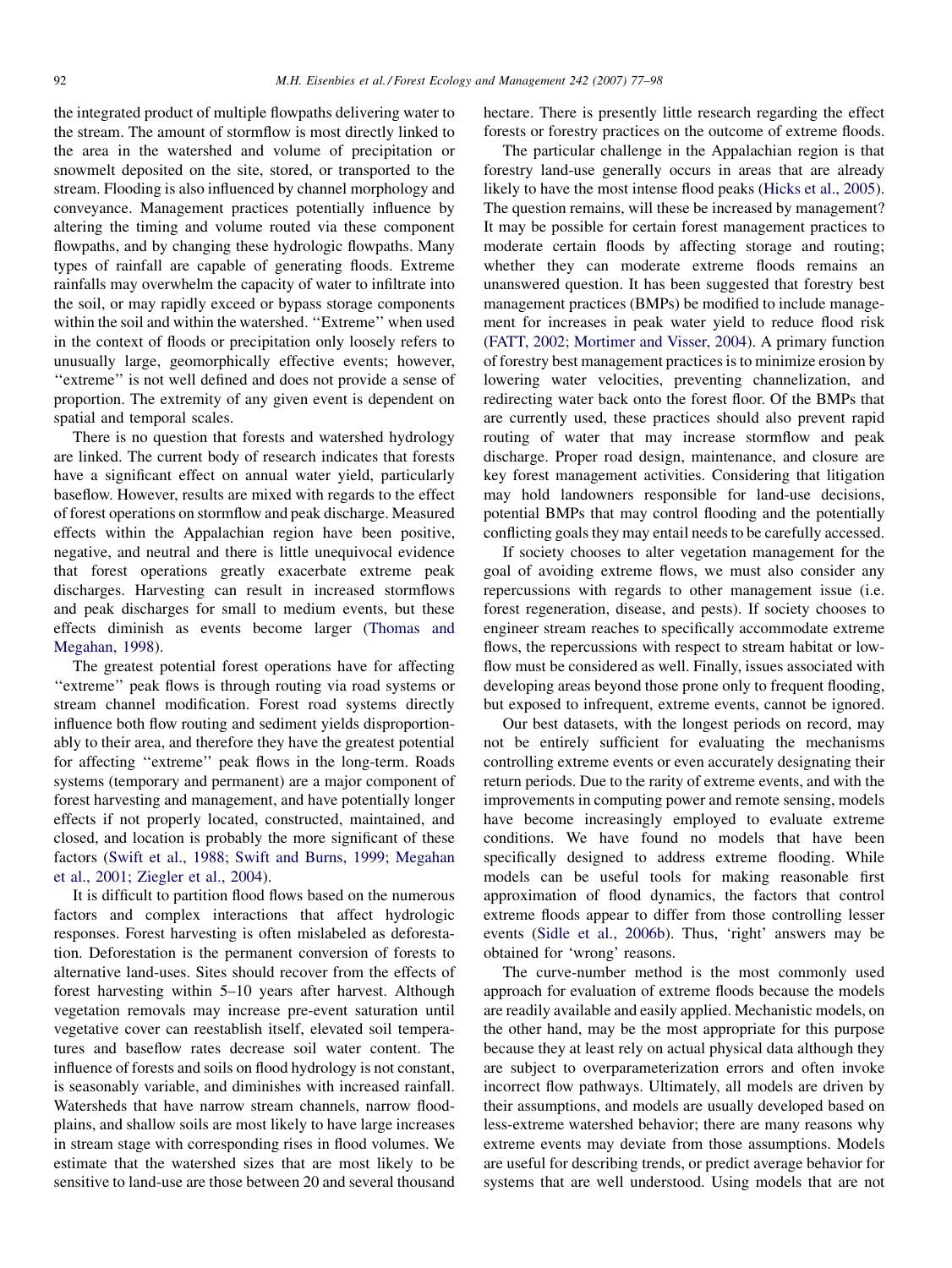<span id="page-16-0"></span>designed for extreme events to partition sources of water in different land-use scenarios on specific watersheds, for a specific event, probably violates the rules of extrapolation and should be done with caution. Differences in model output may only reflect differences in assumptions being made by the user or a systematic bias, rather than actual differences in the field.

In order to model extreme floods they must be better defined and the factors that control them must be better understood. There is little information regarding the specific conditions that define the threshold between the ''standard'' and so-called ''violent'' watershed responses to rainfall. The violent response may be due to infiltration excess, saturation excess, hysteresis, or preferential flowpaths or a combination of these processes. There a possible relationship between highintensity rainfall spikes after a period of soil wetting and extreme floods that may be due to sudden increase in the source area, the contribution of zero-order basins, or the lowering of soil water holding capacities once a precipitation spike has ended. Mechanistic models that specifically incorporate preferential flow and forest roads are probably the best equipped to gain understanding of these floods and formulate hypotheses for field experiments.

## Acknowledgement

The authors would like to thank the USDA Forest Service, Northern Research Station for their support and financial assistance.

#### References

- Addicott, J.F., Aho, J.M., Antolin, M.F., Padilla, D.K., Richardson, J.S., Soluk, D.A., 1987. Ecological neighborhoods: scaling environmental patterns. Oikos 49, 340–346.
- Anderson, S.P., Dietrich, W.E., Montgomery, D.R., Torres, R., Conrad, M.E., Loague, K., 1997. Subsurface flow paths in a steep, unchanneled catchment. Water Resour. Res. 33, 2637–2653.
- Andreassian, V., 2004. Waters and forests: from historical controversy to scientific debate. J. Hydrol. 291, 1–27.
- Andreassian, V., Oddos, A., Michel, C., Anctil, F., Perrin, C., Loumange, C., 2004. Impact of spatial aggregation of inputs and parameters on the efficiency of rainfall-runoff models: a theoretical study using chimera watersheds. Water Resour. Res. 40, 1–9.
- ASCE, 1996. Hydrology Handbook, ASCE Manual and Report on Engineering Practice. ASCE, New York.
- ASCE, 2000a. Artificial neural networks in hydrology. II. Hydrologic applications. J. Hydrol. Eng. 5, 124–137.
- ASCE, 2000b. Artificial neural networks in hydrology. I. Preliminary concepts. J. Hydrol. Eng. 5, 115–123.
- Aust, W.M., Blinn, C., 2004. Forestry best management practices for timber harvesting and site preparation in the eastern United States—an overview of water quality and productivity research during the past 20 years. Water Air Soil Pollut.: Focus 4, 5–36.
- Barrows, H.K., 1948. Floods, their Hydrology and Control. McGraw-Hill, New York, NY.
- Bates, C.G., Henry, A.J., 1928. Forest and Streamflow Experiment at Wagon Wheel Gap, Colorado. Monthly Weather Review, Supplement 30. US Weather Bureau, Washington, DC.
- Benda, L.E., Andras, K., Miller, D., Bigelow, P., 2004. Confluence effects in rivers: interactions of basin scale, network geometry, and disturbance regimes. Water Resour. Res. 40, 1–15.
- Benson, M.A., 1960. Characteristics of frequency curves based on a theoretical 1000-year record. In: Dalrymple, T. (Ed.), Flood Frequency Analyses. Water Supply Paper 1543. USGS.
- Bhaduri, B., Harbor, J., Engel, B.A., Grove, M., 2000. Assessing watershedscale, long-term hydrologic impacts of land-use change using a GIS-NPS model. Environ. Manage. 26, 643–658.
- Bhaduri, B., Minner, M., Tatalovich, S., Harbor, J., 2001. Long-term hydrologic impact of urbanization: a tale of two models. J. Water Res. Pl.-ASCE 127, 13–19.
- Black, P.E., 2004. Forest and wildland watershed functions. In: Ice, G.G., Stednick, J.D. (Eds.), A Century of Forest and Wildland Watershed Lessons. Society of American Foresters, Bethesda, MD, pp. 1–18.
- Bonell, M., 1998. Selected challenges in runoff generation research in forests from the hillslope to headwater drainage basin scale. J. Am. Water Resour. Div. 34, 765–785.
- Bonta, J.V., Amerman, C.R., Harlukowicz, T.J., Dick, W.A., 1997. Impact of coal surface mining on three Ohio watersheds—surface water hydrology. J. Am. Water Resour. Div. 33, 907–917.
- Bormann, H., Diekkruger, B., 2003. Possibilities and limitations of regional hydrological models applied within an environmental change study in Benin (West Africa). Phys. Chem. Earth 28, 1323–1332.
- Bosch, J.M., Hewlett, J.D., 1982. A review of catchment experiments to determine the effect of vegetation changes on water yield and evapotranspiration. J. Hydrol. 55, 3–23.
- Boyd, L., MacNally, R., Read, J., 2005. Does fallen timber on floodplains influence distribution of nutrients, plants, and seeds? Plant Ecol. 177, 165– 176.
- Boyle, S.J., Tsanis, I.K., Kanaroglou, P.S., 1998. Developing geographic information systems for land use impact assessment in flooding conditions. J. Water Res. Pl.-ASCE 124, 89–98.
- Boyle, S.J., Gupta, H.V., Sorooshian, S., Koren, V., Zhang, Z., Smith, M., 2001. Toward improved streamflow forecasts: the value of semi-distributed modelling. Water Resour. Res. 37, 2739–2759.
- Brissette, F.P., Leconte, R., Marche, C., Rousselle, J., 2003. Historical evolution of flooding damage on a USA/Quebec River Basin. J. Am. Water Resour. Assoc. 39, 1385–1396.
- Brooks, A.P., Gehrke, P.C., Jansen, J.D., Abbe, T.B., 2004. Experimental reintroduction of woody debris on the Williams River, NSW: geomorphic and ecological responses. River Res. Appl. 20, 513–536.
- Brooks, K.N., Ffolliott, P.F., Gregersen, H.M., DeBano, L.F., 2003. Hydrology and the Management of Watersheds. Iowa State Press, Ames, IA.
- Brzozowski, C., 2004. A flood of concern in Roanoke. Am. For. 110, 38–43.
- Butts, M.B., Payne, J.T., Kristensen, M., Madsen, H., 2004. An evaluation of the impact of model structure on hydrological modelling uncertainty for streamflow simulation. J. Hydrol. 298, 242–266.
- Caissie, D., Jolicoeur, S., Bouchard, M., Poncet, E., 2002. Comparison of streamflow between pre and post timber harvesting in Catamaran Brook (Canada). J. Hydrol. 258, 232–248.
- Calder, I.R., 1993. Hydrologic effects of land-use change. In: Maidment, D.R. (Ed.), Handbook of Hydrology. McGraw-Hill, New York, pp. 13.11–13.50.
- Calder, I.R., 2006. Forest and floods: moving to an evidence-based approach to watershed and integrated flood management. Water Int. 31, 87–99.
- Cammeraat, L.H., 2002. A review of two strongly contrasting geomorphological systems within the context of scale. Earth Surf. Proc. Land. 27, 1201– 1222.
- Casper, M.C., Volkmann, H.N., Waldenmeyer, G., Plate, E.J., 2003. The separation of flow pathways in a sandstone catchment of the Northern Black Forest using DOC and a nested approach. Phys. Chem. Earth 28, 269– 275.
- Chang, M., 2006. Forest Hydrology. CRC Press, New York.
- Chappell, N.A., Franks, S.W., Larenus, J., 1998. Multi-scale permeability estimation for a tropical catchment. Hydrol. Process. 12, 1507–1523.
- Chappell, N.A., Tych, W., Chotai, A., Bidin, K., Sinun, W., Chiew, T.H., 2006. BARUMODEL: combined data based mechanistic models of runoff response in a managed rainforest catchment. For. Ecol. Manage. 224, 58–80.
- Chiu, C.-L., Huang, J.T., 1970. Nonlinear time varying model of rainfall-runoff relation. Water Resour. Res. 6, 1277–1286.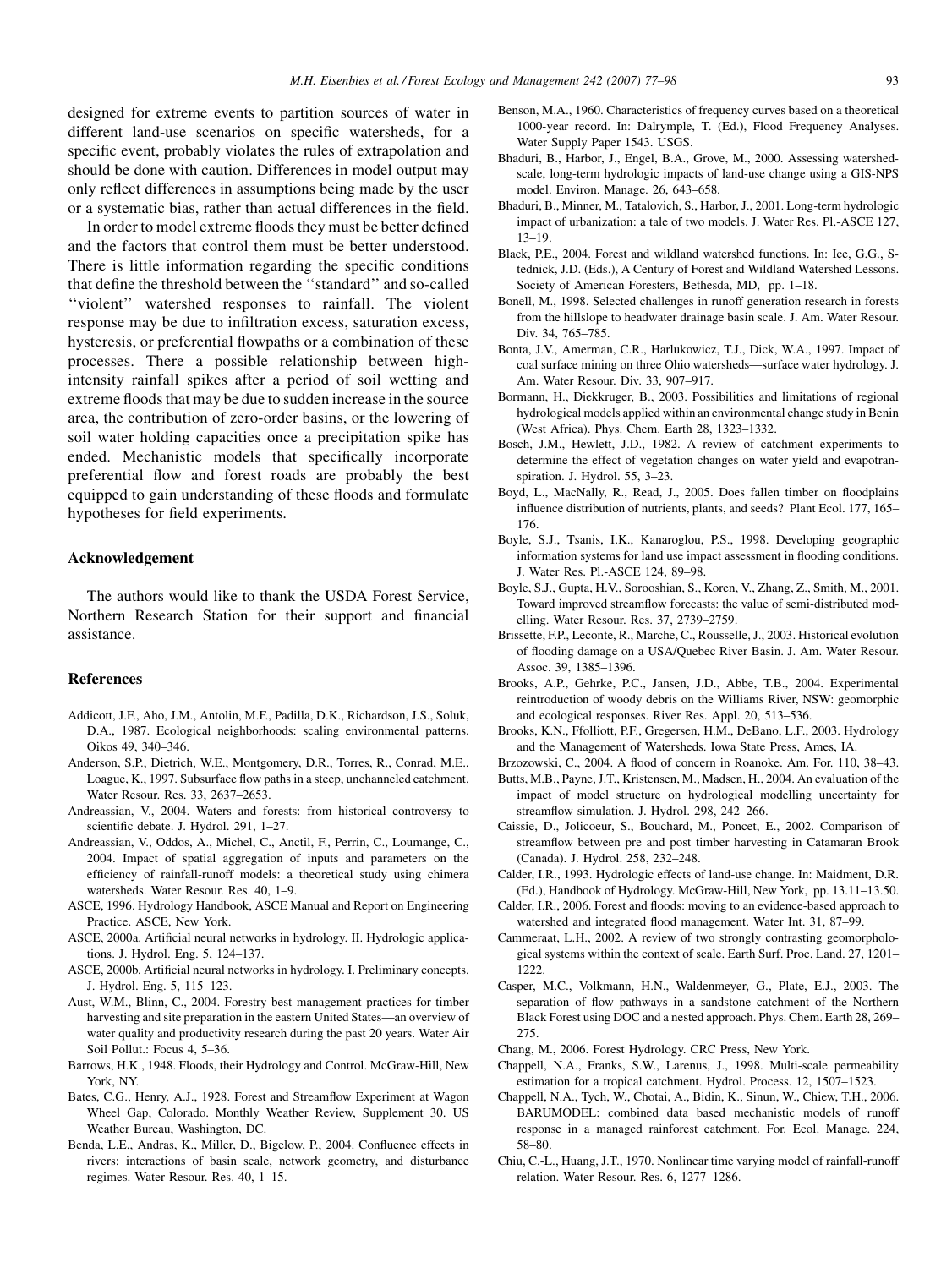- <span id="page-17-0"></span>Cloke, H.L., Renaud, J.-P., Claxton, A.J., McDonnell, J.J., Anderson, M.G., Blake, J.R., Bates, P.D., 2003. The effect of model configuration on modelled hillsope-riparian interactions. J. Hydrol. 279, 167–181.
- Cornish, P.M., Vertessy, R.A., 2001. Forest age-induced changes in evapotranspiration and water yield in a eucalypt forest. J. Hydrol. 242, 43–63.
- Crippen, J.R., 1982. Envelope curves for extreme flood events. J. Hydrol. Eng. Div.-ASCE 108, 1208–1212.
- Crippen, J.R., Bue, C.D., 1977. Maximum Floodflows in the Conterminous United States. Water Supply Paper 1887. US Geological Survey, Washington, DC.
- Croke, J., Hairsine, P., Fogarty, P., 2001. Soil recovery from track construction and harvesting changes in surface infiltration, erosion, and delivery rates with time. For. Ecol. Manage. 143, 3–12.
- DeBano, L.F., Rice, R.M., 1973. Water repellent soils: their implication in forestry. J. For. 71, 220–223.
- DeBano, L.F., Neary, D.G., Ffolliott, P.F., 1998. Fire's Effects on Ecosystems. John Wiley and Sons, New York.
- DeWalle, D.R., 2003. Forest hydrology revisited. Hydrol. Process. 17, 1255– 1256.
- Dietterick, B.C., Lynch, J.A., 1989. Cumulative hydrologic effects on stormflows of successive clearcuts on a small headwater basin. In: Proceedings of the Symposium on Headwaters Hydrology. American Water Resources Association, Bethesda, MA, pp. 473–485.
- Douglass, J.E., 1983. The potential for water yield augmentation from forest management in the eastern United States. Water Resour. Bull. 19, 351–358.
- Douglass, J.E., Swank, W.T., 1972. Streamflow Modification through Management of Eastern Forests. Forest Service Research Paper SE-94. USDA Forest Service, Southeastern Forest Experiment Station, Ashville, NC.
- Duke, G.D., Kienzle, S.W., Johnson, D.L., Byrne, J.M., 2003. Improving overland flow routing by incorporating ancillary road data into digital elevation models. J. Spatial Hydrol. 3, 1–27.
- Ehrenfeld, J.G., Han, X., Parsons, W.F.J., Zhu, W., 1997. On the nature of environmental gradients: temporal and spatial variability of soils and vegetation in the New Jersey Pinelands. Ecology 85, 785–798.
- Eyre, F.H. (Ed.), 1980. Forest Cover Types of the United States and Canada. Society of American Foresters, Washington, DC.
- FAO, CIFOR, 2005. Forests and Floods: Drowning in Fiction or Thriving in Facts? RAP Publication 2005/03—Forest Perspectives 2. UN Food and Agriculture Organization and Center for International Forestry Research. Bangkok, Thailand.
- FATT, 2002. Runoff Analysis of Seng, Scrabble, and Sycamore Creeks. Flood Advisory Technical Team, Charleston, WV.
- Faustini, J.M., Jones, J.A., 2003. Influence of large woody debris on channel morphology and dynamics in steep, boulder-rich mountain streams, western Cascades, Oregon. Geomorphology 51, 187–205.
- Findell, K.L., Eltahir, E.A.B., 1997. An analysis of the soil moisture-rainfall feedback, based on direct observations from Illinois. Water Resour. Res. 33, 725–735.
- Fitzpatrick, F.A., Knox, J.C., 2000. Spatial and temporal sensitivity of hydrogeomorphic response and recovery to deforestation, agriculture, and floods. Phys. Geog. 21, 89–108.
- Freeze, R.A., Cherry, J.A., 1979. Groundwater Hydrology. Prentice Hall, Edgewood Cliffs, NJ.
- Gaume, E., Livet, M., Desbordes, M., 2003. Study of the hydrological processes during the Avene river extraordinary flood (south of France): 6–7 October 1997. Phys. Chem. Earth 28, 263–267.
- Gaume, E., Livet, M., Desbordes, M., Villeneuve, J.-P., 2004. Hydrological analysis of the river Aude, France, flash flood on 12 and 13 November 1999. J. Hydrol. 286, 135–154.
- Georgakakos, K.P., Seo, D.-J., Gupta, H.V., Schaake, J., Butts, M.B., 2004. Towards the characterization of streamflow simulation uncertainty through multimodel ensembles. J. Hydrol. 298, 222–241.
- Geyer, W.A., Neppl, T., Brooks, K., Carlisle, J., 2000. Woody vegetation protects streambank stability during the 1993 flood in central Kansas. J. Soil Water Conserv. 55, 483–486.
- Giannoni, F., Roth, G., Rudari, R., 2003. Can the behavior of different basins be described by the same model's parameter set? A geomorphologic framework. Phys. Chem. Earth 28, 289–295.
- Gippel, C.J., 1995. Environmental hydraulics of large woody debris. J. Environ. Eng. 121, 388–395.
- Gomi, T., Sidle, R.C., Richardson, J.S., 2002. Understanding processes and downstream linkages of headwater systems. Bioscience 52, 905–916.
- Grace, J.M.I., 2002. Overview of Best Management Practices related to Forest Roads: The Southern States. ASAE Meeting Paper 025013. ASAE, St. Joseph, MI.
- Graybeal, D.Y., Leathers, D.J., 2006. Snowmelt-related flood risk in Appalachia: first estimates from historical snow climatology. J. Appl. Meteorol. Climate 45, 178–193.
- Grayson, R.B., Haydon, S.R., Jayasuriya, M.D.A., Finlayson, B.L., 1993. Water quality in mountain ash forests—separating the impacts of roads from those of logging operations. J. Hydrol. 150, 459–480.
- Greacen, E.L., Sands, R., 1980. Compaction of forest soils—a review. Aust. J. For. Res. 18, 163–189.
- Guebert, M.D., Gardner, T.W., 2001. Macropore flow on a reclaimed surface mine: infiltration and hillslope hydrology. Geomorphology 39, 151–169.
- Guillemette, F., Plamondon, A.P., Prevost, M., Levesque, D., 2005. Rainfall generated stormflow response to clearcutting a boreal forest: peak flow comparison with 50 world-wide basin studies. J. Hydrol. 302, 137–153.
- Hack, J.T., Goodlett, J.C., 1960. Geomorphology and Forest Ecology of a Mountain Region in the Central Appalachians. Professional Paper 347. US Geological Survey, Washington, DC.
- Haehnel, R.B., Daly, S.F., 2004. Maximum impact force of woody debris on floodplain structures. J. Hydrol. Eng. 130, 112–120.
- Hammermeister, D.P., Kling, G.F., Vomocil, J.A., 1982. Perched water tables on hillsides in western Oregon. II. Preferential downslope movement of water and anions. Soil Sci. Soc. Am. J. 46, 819–826.
- Hansen, W.F., 2001. Identifying stream types and management implications. For. Ecol. Manage. 143, 39–46.
- Harmon, M.E., Franklin, J.F., Swanson, F.J., Scollins, P., Gregory, S.V., Lattin, J.D., Anderson, N.H., Cline, S.P., Aumen, N.G., Sedell, J.R., Lienkaemper, G.W., Cromack, J., Cummins, K.W., 1986. Ecology of course woody debris in temperate ecosystems. Adv. Ecol. Res. 15, 133–302.
- Harr, R.D., Harper, W.C., Krygier, J.T., Hsieh, F.S., 1975. Changes in storm hydrographs after road building and clear-cutting on the Oregon Coast Range. Water Resour. Res. 11, 436–444.
- Harrelson, C.C., Rawlins, C.L., Potyondy, J.P., 1994. Stream Channel Reference Sites: An Illustrated Guide to Field Techniques. General Technical Report RM-245. USDA Forest Service, Rocky Mountain Forest and Range Experiment Station, Fort Collin, CO.
- Hatchel, G.E., Ralston, C.W., Foil, R.R., 1970. Soil disturbances in logging. J. For. 68, 772–775.
- Hawkins, R.H., 1993. Asymptotic determination of runoff curve numbers from data. J. Irrigat. Drain. Eng.-ASCE 119, 334–345.
- Hedman, C.M., Van Lear, D.H., Swank, W.T., 1996. In-stream large woody debris loading and riparian forest seral stage associations in the southern Appalachian Mountains. Can. J. Forest Res. 26, 1218–1227.
- Herbst, M., Diekkruger, B., 2002. The influence of the spatial structure of soil properties on water balance modeling in a microscale catchment. Phys. Chem. Earth 27, 701–710.
- Herbst, M., Diekkruger, B., 2003. Modelling the spatial variability of soil moisture in a micro-scale catchment and comparison with field data using geostatistics. Phys. Chem. Earth 28, 239–245.
- Hewlett, J.D., 1961. Soil Moisture as a Source of Base Flow from Steep Mountain Watersheds. Paper 132. USDA Forest Service, Southeastern Forest Experiment Station, Ashville, NC.
- Hewlett, J.D., 1982. Principles of Forest Hydrology. University of Georgia Press, Athens, GA.
- Hewlett, J.D., Hibbert, A.R., 1967. Factors affecting the response of small watersheds to precipitation in humid areas. In: Sopper, W.E., Lull, H.W. (Eds.), Forest Hydrology. Permagon Press, Oxford, NY, pp. 275–290.
- Hewlett, J.D., Helvey, J.D., 1970. Effects of forest clear-felling on the storm hydrograph. Water Resour. Res. 6, 768–782.
- Hewlett, J.D., Fortson, J.C., Cunningham, G.B., 1984. Additional tests on the effect of rainfall intensity on storm flow and peak flow from wild-land basins. Water Resour. Res. 20, 985–989.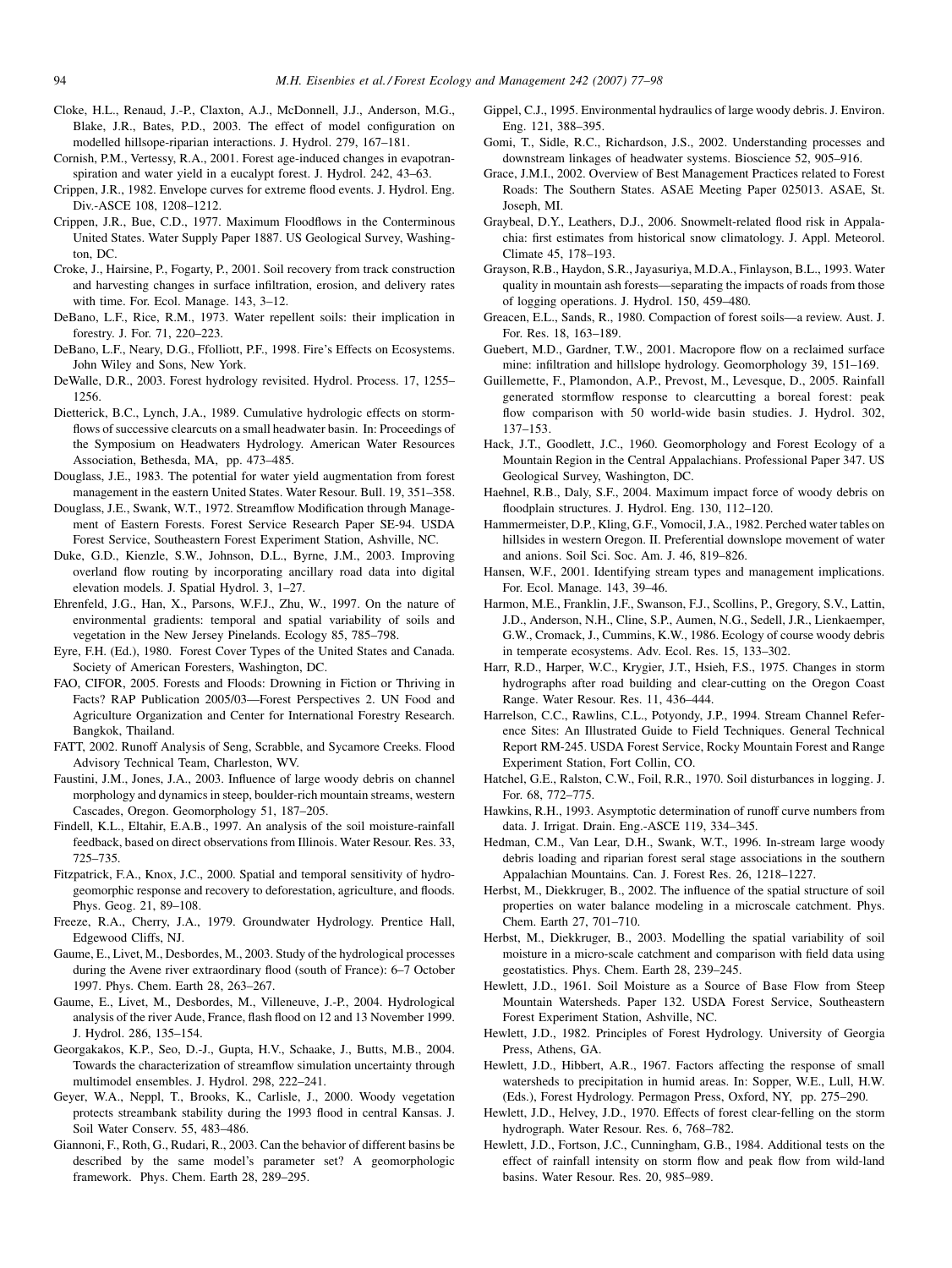- <span id="page-18-0"></span>Hibbert, A.D., 1967. Forest treatment effects on water yield. In: Sopper, W.E., Lull, H.W. (Eds.), Forest Hydrology. Proceedings of a National Science Foundation Advanced Science Seminar. Pergamon Press, Oxford, pp. 527– 543.
- Hibbert, A.D., 1983. Water yield improvement potential by vegetation management on western rangelands. Water Resour. Bull. 19, 375–381.
- Hicks, N.S., Smith, J.A., Miller, A.J., Nelson, P.A., 2005. Catastrophic flooding from an orographic thunderstorm in the central Appalachians. Water Resour. Res. 41, W12428.
- Hill, A.R., Waddington, J.M., 1993. Analysis of storm run-off sources using oxygen-18 in a headwater swamp. Hydrol. Process. 7, 305–316.
- Hjelmfelt, A.T.J., 1980. Empirical investigations of curve number technique. J. Hydrol. Eng. Div.-ASCE 106, 1471–1476.
- Holman, I.P., Hollis, J.M., Bramley, M.E., Thompson, T.R.E., 2003. The contribution of soil structural degradation to catchment flooding: a preliminary investigation of the 2000 floods in England and Wales. Hydrol. Earth Syst. Sci. 7, 754–765.
- Holtan, H.N., Creitz, N.R., 1969. Influence of soils, vegetation, and geomorphology on elements of the flood hydrograph. In: Floods and their Computation. UNESCO, Ceuterick, Belgium, pp. 755–767.
- Hood, S.M., Zedaker, S.M., Aust, W.M., Smith, D.W., 2002. Universal soil loss equation (USLE) predicted soil loss for harvesting regimes in Appalachian hardwoods. North. J. Appl. For. 19, 53–58.
- Hooper, R.P., 2001. Applying the scientific method to small catchment studies: a review of the Panola Mountain experience. Hydrol. Process. 15, 2039– 2050.
- Hornbeck, J.W., 1973a. Stormwater flow from hardwood forested and cleared watersheds in New Hampshire. Water Resour. Res. 9, 346–354.
- Hornbeck, J.W., 1973b. The Problem of Extreme Events in Paired-watershed studies. Research Note NE-175. USDA Forest Service, Northeast Forest Experiment Station, Upper Darby, PA.
- Hornbeck, J.W., Adams, M.B., Corbett, E.S., Verry, E.S., Lynch, J.A., 1993. Long-term impacts of forest treatments on water yields: a summary for northeastern USA. J. Hydrol. 150, 323–344.
- Hursh, C.R., 1936. Storm water and adsorption. Eos. Trans. Am. Geophys. Union Part 2, 301–302.
- Hursh, C.R., 1951. Watershed aspects of the New York water supply problems. J. For. 49, 442–444.
- IACWD, 1982. Guidelines for Determining Flood Flow Frequency. Bulletin 17B. US Geological Survey-Interagency Advisory Committee on Water Data, Reston, VA.
- Jackson, C.R., Martin, J.K., Leigh, D.S., West, L.T., 2005. A southeastern piedmont watershed sediment budget: evidence for a multi-millennial agricultural legacy. J. Soil Water Conserv. 60, 298–310.
- Jakeman, A.J., Hornberger, G.M., 1993. How much complexity is warranted in a rainfall-runoff model? Water Resour. Res. 29, 2637–2649.
- Jakeman, A.J., Littlewood, I.G., Whitehead, P.G., 1990. Computation of the instantaneous unit hydrograph and identifiable component flows with application to two small upland catchments. J. Hydrol. 117, 275– 300.
- Jarvis, C.S., 1936. Floods in the United States, Magnitude and Frequency. Water Supply Paper 771. US Geological Survey, Washington, DC.
- Jeffries, R., Darby, S.E., Sear, D.A., 2003. The influence of vegetation and organic debris on flood-plain sediment dynamics: case study of a low-order stream in the New Forest, England. Geomorphology 51, 61–80.
- Jones, J.A., Grant, G.E., 1996. Peak flow responses to clear-cutting and roads in small and large basins, western Cascades, Oregon. Water Resour. Res. 32, 959–974.
- Jones, J.A., Post, D.A., 2004. Seasonal and successional streamflow response to forest cutting and regrowth in the northwest and eastern United States. Water Resour. Res. 40, 1–19.
- Jones, J.A., Swanson, F.J., Wemple, B.C., Snyder, K.U., 2000. Effects of roads on hydrology, geomorphology, and disturbance patches in stream networks. Conserv. Biol. 14, 76–85.
- Jones, J.A.A., Connelly, L.J., 2002. A semi-distributed simulation model for natural pipeflow. J. Hydrol. 262, 28–49.
- Keller, G., Sherar, J., 2003. Low-volume Roads Engineering—Best Management Practices Field Guide. USDA Forest Service, Washington, DC.
- Keller, H.M., 1988. European experiences in long-term forest hydrology research. In: Swank, W.T., Crossley, Jr., D.A. (Eds.), Forest Hydrology and Ecology at Coweeta. Springer-Verlag, New York, pp. 407–414.
- Kirchner, J.W., Finkel, R.C., Riebe, C.S., Granger, D.E., Clayton, J.L., King, J.G., Megahan, W.F., 2001. Mountain erosion over 10 yr, 10 k.y., and 10 m.y. time scales. Geology 29, 591–594.
- Kirkby, M.J., 1988. Hillslope runoff processes and models. J. Hydrol. 100, 315– 339.
- Kirkby, M.J., Chorley, R.J., 1967. Throughfall, overland flow and erosion. B. Int. Assc. Sci. Hydrol. 12, 5–21.
- Kite, G.W., 1975. Confidence limits for design events. Water Resour. Res. 11, 48–53.
- Knox, J.C., 2001. Agricultural influence on landscape sensitivity in the Upper Mississippi River Valley. Cantena 42, 193–224.
- Kochenderfer, J.N., 1977. Area in skidroads, truck roads, and landings in the Central Appalachians. J. For. 8, 507–509.
- Kochenderfer, J.N., Wendel, G.W., 1983. Plant succession and hydrologic recovery on a deforested and herbicided watershed. For. Sci. 29, 545–558.
- Kozlowski, T.T., 1999. Soil compaction and growth of woody plants. Scand. J. For. Res. 14, 596–619.
- Kramer, P.J., Kozlowski, T.T., 1979. Physiology of Woody Plants. Academic Press, New York.
- Krause, P., 2002. Quantifying the impact of land use changes on the water balance of large catchments using the J2000 model. Phys. Chem. Earth 27, 663–673.
- Krutilla, J.V., Bowes, M.D., Sherman, P., 1983. Watershed management for joint production of water and timber: a provisional assessment. Water Resour. Bull. 19, 403–414.
- Kuczera, G., Raper, G.P., Brah, N.S., Jayasuriya, M.D., 1993. Modelling yield changes after strip thinning in a mountain ash catchment: an exercise in catchment model validation. J. Hydrol. 150, 433–457.
- Kunkel, K.E., Andsager, K., Easterling, D.R., 1999. Long-term trends in extreme precipitation events over the conterminous United States and Canada. J. Climate 12, 2515–2527.
- Lal, R., 1997. Deforestation effects on soil degradation and rehabilitation in western Nigeria IV. Hydrology and water quality. Land Degrad. Dev. 8, 95–126.
- LaMarche, J.L., Lettenmaier, D.P., 2001. Effects of forest roads on flood flows in the Deschutes River, Washington. Earth Surf. Proc. Land. 26, 115–134.
- Lavigne, M.P., Rousseau, A.N., Turcotte, R., Laroche, A.-M., Fortin, J.-P., Villeneuve, J.-P., 2004. Validation and use of a semidistributed hydrological modelling system to predict short-term effects of clear-cutting on a watershed hydrological regime. Earth Interact. 8, 1–19.
- Lecce, S.A., 2000. Spatial variations in the timing of annual floods in the southeastern United States. J. Hydrol. 235, 151–169.
- Leopold, L.B., Maddock, T.J., 1954. The Flood Control Controversy. Ronald Press, New York.
- Levin, S.A., 1992. The problem of pattern and scale in ecology. Ecology 73, 1943–1967.
- Li, H., Reynolds, R.F., 1995. On definition and quantification of heterogeneity. Oikos 73, 280–284.
- Lotspeich, F.B., 1980. Watersheds as the basic ecosystem: this conceptual framework provides a basis for a natural classification system. Water Resour. Bull. 16, 581–586.
- Lu, S.-Y., 1994. Forest Harvesting Effects on Streamflow and Flood Frequency in the Lake States. PhD Dissertation. University of Minnesota, St. Paul, MN.
- Lull, H.W., Reinhart, K.G., 1972. Forests and Floods. Research Paper NE-226. USDA Forest Service, Northeastern Forest Experiment Station, Upper Darre, PA.
- Luxmoore, R.J., Jardine, P.M., Wilson, G.V., Jones, J.R., Zelazny, L.W., 1990. Physical and chemical controls of preferred path flow through a forested hillslope. Geoderma 46, 139–154.
- Macklin, M.G., Lewin, J., 2003. River sediments, great floods and centennialscale Holocene climate change. J. Quaternary Sci. 18, 101–105.
- Madsen, H., Rosbjerg, D., 1997a. The partial duration series method in regional index-flood modeling. Water Resour. Res. 33, 737–746.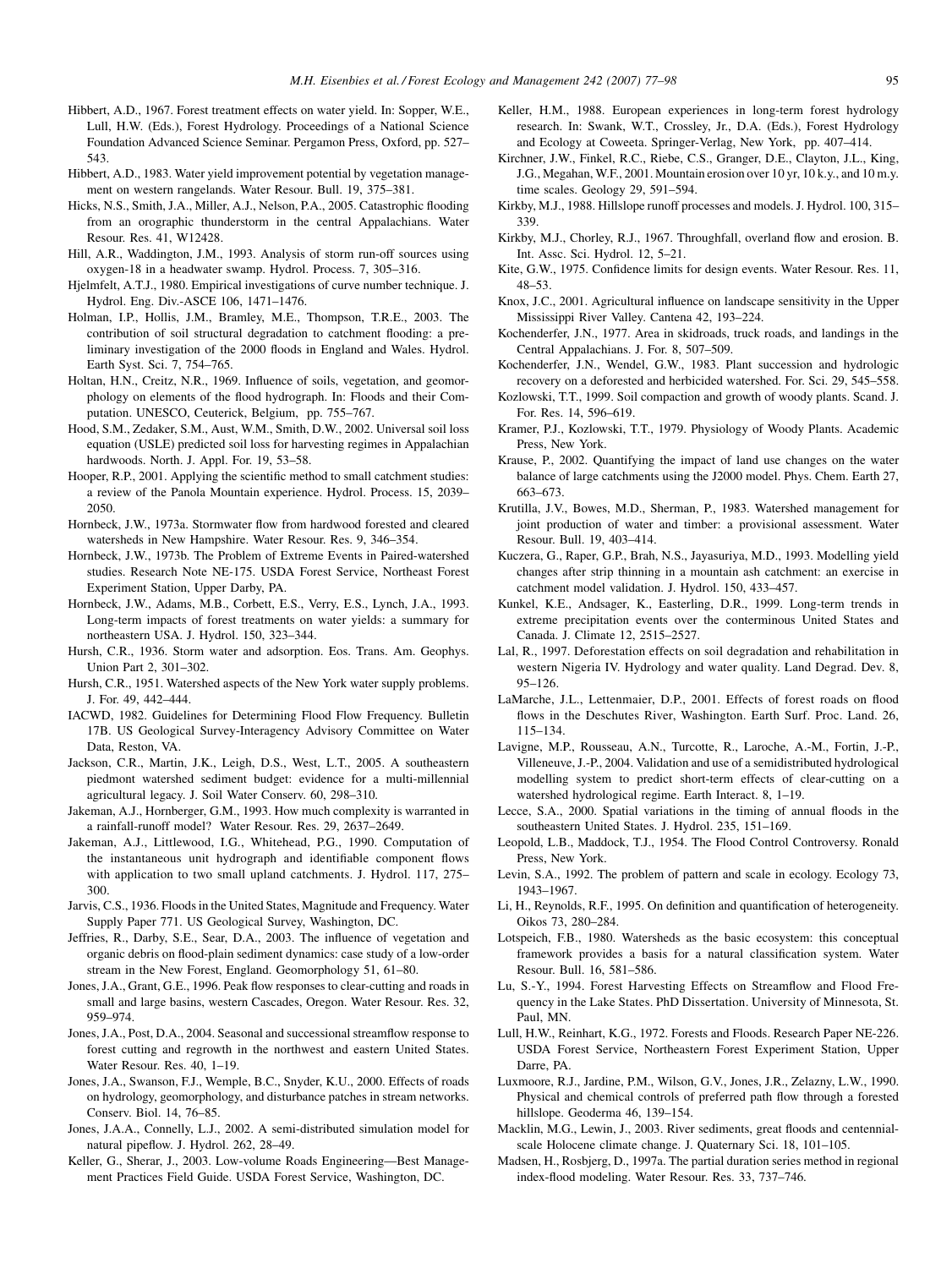- <span id="page-19-0"></span>Madsen, H., Rosbjerg, D., 1997b. Generalized least squares and empirical Bayes estimation in regional partial duration series index-flood modeling. Water Resour. Res. 33, 771–781.
- Madsen, H., Pearson, C.P., Rosbjerg, D., 1997a. Comparison of annual maximum series and partial duration series methods for modelling extreme hydrologic events 2. Regional modeling. Water Resour. Res. 33, 759–769.
- Madsen, H., Rasmussen, P.F., Rosbjerg, D., 1997b. Comparison of annual maximum series and partial duration series methods for modelling extreme hydrologic events 1. At-site modeling. Water Resour. Res. 33, 747–757.
- Martin, J.L., McCutcheon, S.C., 1999. Hydrodynamics and Transport for Water Quality Modeling. Lewis Publishers, New York.
- Maser, C., Tarran, R.F., J.M., T., Franklin, J.F., 1988. From the Forest to the Sea: A Story of Fallen Trees. General Technical Report PNW-229. USDA Forest Service.
- McCulloch, J., Robinson, M., 1993. History of forest hydrology. J. Hydrol. 150, 189–216.
- Megahan, W.F., 1972. Logging, erosion, sedimentation: are they dirty words? J. For. 70, 403–407.
- Megahan, W.F., 1983. Hydrologic effects of clearcutting and wildfires on steep granitic slopes in Idaho. Water Resour. Res. 19, 811–819.
- Megahan, W.F., King, J.G., Seyedbagheri, K.A., 1995. Hydrologic and erosional responses of a granitic watershed to helicopter logging and broadcast burning. For. Sci. 41, 777–795.
- Megahan, W.F., Wilson, M., Monsen, S.B., 2001. Sediment production from granitic cutslopes on forest roads in Idaho, USA. Earth Surf. Proc. Land. 26, 153–163.
- Miller, A.J., 1990. Flood hydrology and geomorphic effectiveness in the Central Appalachians. Earth Surf. Proc. Land. 15, 119–134.
- Miller, D.J., Benda, L.E., 2000. Effects of punctuated sediment supply on valley floor landforms and sediment transport. Geol. Soc. Am. Bull. 112, 1814– 1824.
- Miller, J.B., 1997. Floods—People at Risk, Strategies for Prevention. United Nations Dept. Humanitarian Affairs, New York.
- Miwa, M., Aust, W.M., Burger, J.A., Patterson, S.C., Carter, E.A., 2004. Wetweather timber harvesting and site preparation effects on coastal plain sites: a review. South. J. Appl. For. 28, 137–151.
- Montgomery, D.R., Buffington, J.M., 1997. Channel-reach morphology in mountain drainage basins. Geol. Soc. Am. Bull. 109, 596–611.
- Mortimer, M.J., Visser, R.J.M., 2004. Timber harvesting and flooding: emerging legal risks and potential mitigations. South. J. Appl. For. 28, 69–75.
- Mulholland, P.J., 1993. Hydrometric and stream chemistry evidence of three stormpaths in Walker Branch Watershed. J. Hydrol. 151, 291–316.
- Mulholland, P.J., Wilson, G.V., Jardine, P.M., 1990. Hydrogeochemical response of a forested watershed to storms: effects of preferential flow along shallow and deep pathways. Water Resour. Res. 26, 3021–3036.
- Myers, T., Swanson, S., 1996. Stream morphological impact of and recovery from major flooding in north-central Nevada. Phys. Geog. 17, 431–445.
- Neary, D.G., Swift, L.W., 1987. Rainfall thresholds for triggering a debris avalanching event in the southern Appalachian Mountains. In: Costa, J.E., Wieczorek, G.F. (Eds.), Reviews in Engineering Geology—Debris Flows/ Avalanches: Process, Recognition, and Mitigation. Geological Society of America, Boulder, CO, pp. 81–92.
- Neary, D.G., Ffolliott, P.F., Landsberg, J.D., 2005. Fire and streamflow regimes. In: D.G., N., Ryan, K.C., DeBano, L.F., Leonard, F. (Eds.), Wildland Fire in Ecosystem Effects of Fire on Soils and Water. General Technical Report RMRS-GTR-42. USDA Forest Service, Ogden, UT, pp. 107–118.
- Neary, D.G., Swift, L.W., Manning, D.M., Burns, R.G., 1986. Debris avalanching in the Southern Appalachians: an influence on forest soil formation. Soil Sci. Soc. Am. J. 50, 465–471.
- Negishi, J.N., Sidle, R.C., Noguchi, S., Nik, A.R., Stanforth, R., 2006. Ecological roles of roadside fern (Dicranopteris curranii) on logging road recovery in peninsular Malaysia: preliminary results. For. Ecol. Manage. 224, 176–186.
- Newson, M.D., 1975. Flooding and Flood Hazard in the United Kingdom. Oxford University Press, Oxford, GB.
- Nutter, W.L., Tkacs, T., Bush, P.B., Neary, D.G., 1984. Simulation of herbicide concentrations in storm flow from forested watersheds. Water Resour. Bull. 20, 851–857.
- Patric, J.H., 1978. Harvesting effects on soil and water in the eastern hardwood forest. South. J. Appl. For. 2, 66–73.
- Patric, J.H., Reinhart, K.G., 1971. Hydrologic effects of deforesting two mountain watersheds in West Virginia. Water Resour. Res. 7, 1182–1188.
- Patric, J.H., Kidd, W.E.J., 1982. Erosion on very Stony Forest Soil during Phenomenal Rain in Webster County, West Virginia. Research Paper NE-501. USDA Forest Service, Northeastern Forest Experiment Station, Upper Darby, PA.
- Paybins, K.S., 2003. Flow Origin, Drainage Area, and Hydrologic Characteristics of Headwater Streams in the Mountaintop Coal-mining Region of Southern West Virginia, 2001-01. Water Resources Investigations Report 02-4300. US Geological Survey, Charleston, WV.
- Pearce, A.J., Stewart, M.K., Sklash, M.G., 1986. Storm runoff generation in humid headwater catchments 1: where does the water come from? Water Resour. Res. 22, 1263–1272.
- Perry, C.A., Combs, L.J., 1998. Summary of Floods in the United States, January 1992 Through September 1993. Water Supply Paper 2499. USGS, Desoto, KS.
- Perry, C.A., Aldridge, B.N., Ross, H.C., 2001a. Summary of Significant Floods in the United States, Puerto Rico, and the Virgin Islands, 1970 Through 1989. Water Supply Paper 2502. USGS Kansas Water Science Center, Desoto, KS.
- Perry, C.H., Miller, R.C., Brooks, K.N., 2001b. Impacts of short-rotation hybrid poplar plantations on regional water yield. For. Ecol. Manage. 143, 143– 151.
- Phankuch, 1975. Stream Reach Inventory and Channel Stability Evaluation. USDA Forest Service R1-75-002. USDA Forest Service, Washington, DC.
- Phillips, J.D., 2002. Geomorphic impacts of flash flooding in a forested headwater basin. J. Hydrol. 269, 236–250.
- Phillips, J.D., 2004. Impacts of surface mine valley fills on headwater floods in eastern Kentucky. Environ. Geol. 45, 367–380.
- Pielke Jr., R.A., Downton, M.W., Miller, J.Z.B., 2002. Flood Damage in the United States, 1926–2000: A Reanalysis of National Weather Service estimates. National Center for Atmospheric Research, Boulder, CO.
- Pilgrim, D.H., Cordery, I., 1993. Flood runoff. In: Maidment, D.R. (Ed.), Handbook of Hydrology. McGraw-Hill, New York, pp. 42–91.
- Ponce, S.L., Meiman, J.R., 1983. Water yield augmentation through forest and range management—issues for the future. Water Resour. Bull. 19, 415–419.
- Pothier, D., Prevost, M., Auger, I., 2003. Using the shelterwood method to mitigate water table rise after forest harvesting. For. Ecol. Manage. 179, 573–583.
- Rajurkar, M.P., Kothyari, U.C., Chaube, U.C., 2004. Modeling of the daily rainfall-runoff relationship with artificial neural network. J. Hydrol. 285, 96–113.
- Reed, S., Koren, V., Smith, M., Zhang, Z., Moreda, F., Seo, D.-J., participants, D., 2004. Overall distributed model intercomparison results. J. Hydrol. 298, 27–60.
- Reich, B.M., 1970. Flood series compared to rainfall extremes. Water Resour. Res. 6, 1655–1667.
- Reis, K.G.I., Crouse, M.Y., 1992. The National Flood Frequency Program, Version 3. Water Resources Investigation Rpt. 02-4168. US Geological Survey, Reston, VA.
- Robinson, M., Gannon, B., Schuch, M., 1991. A comparison of the hydrology of Mooreland under natural conditions, agricultural use, and forestry. Hydrol. Sci. J. 36, 565–577.
- Robinson, M., Cognard-Plancq, A.-L., Cosandey, C., David, J., Durand, P., Fuhrer, H.-W., Hall, R., Hendriques, M.O., Marc, V., McCarthy, R., McDonnell, M., Martin, C.W., Nisbet, T., O'Dea, P., Rogers, M., Zollner, A., 2003. Studies on the impact of forests on peak flows and baseflows: a European perspective. For. Ecol. Manage. 186, 85–97.
- Robison, E.G., Beschta, R.L., 1990. Coarse woody debris and channel morphology interactions for undisturbed streams in southeast Alaska, USA. Earth Surf. Proc. Land 15, 149–156.
- Rosgen, D.L., 1994. A classification of natural rivers. Cantena 22, 169–199.
- Ruhlman, M.B., Nutter, W.L., 1999. Channel morphology evolution and overbank flow in the Georgia Piedmont. J. Am. Water Resour. Div. 35, 277–290.
- Ryan, P.J., McKenzie, N.J., O'Connel, D.O., Loughhead, A.N., Leppert, P.M., Jacquier, D., Ashton, L., 2000. Integrating forest soils information across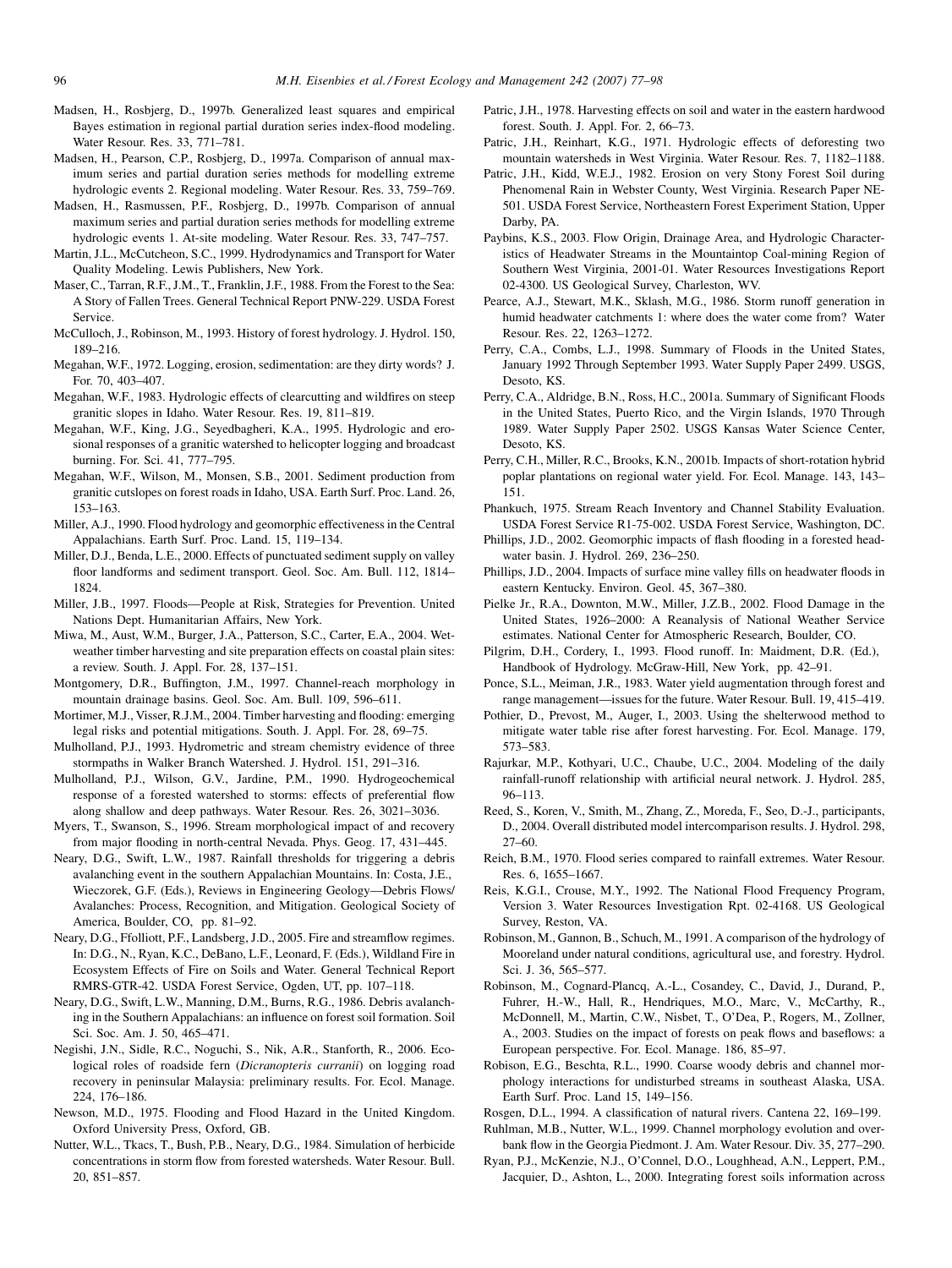<span id="page-20-0"></span>scales: spatial prediction of soil properties under Australian forests. For. Ecol. Manage. 138, 139–157.

- Seehorn, M.E., 1985. Stream Habitat Improvement Handbook. Technical Publication R8-TP-16. USDA Forest Service, Southern Region, Atlanta, GA.
- Shuttleworth, W.J., 1993. Evaporation. In: Maidment, D.R. (Ed.), Handbook of Hydrology, New York, pp. 41–53.
- Sidle, R.C., 2006. How do riparian zones and geomorphic hollows affect stormflow generation in headwater catchments. In: Hydrology and Management of Forested Wetlands: Proceedings of the International Conference. American Society of Agricultural and Biological Engineering, New Bern, NC, April 8–12, pp. 107–114.
- Sidle, R.C., Onda, Y., 2004. Hydrogeomorphology: an overview of an emerging science. Hydrol. Process. 18, 597–602.
- Sidle, R.C., Ochiai, H., 2006. Landslides: Processes, Prediction, and Land Use. American Geophysical Union, Washington, DC.
- Sidle, R.C., Tani, M., Ziegler, A.D., 2006a. Catchment processes in Southeast Asia: atmospheric hydrologic, erosion, nutrient cycling, and management effects. For. Ecol. Manage. 224, 1–4.
- Sidle, R.C., Kitahara, H., Terajima, T., Nakai, Y., 1995. Experimental studies on the effects of pipeflow on throughflow partitioning. J. Hydrol. 165, 207–219.
- Sidle, R.C., Noguchi, S., Tsuboyama, Y., Laursen, K., 2001. A conceptual model of preferential flow systems in forested hillslopes: evidence of selforganization. Hydrol. Process. 15, 1675–1692.
- Sidle, R.C., Tsuboyama, Y., Noguchi, S., Hosoda, I., Fujieda, M., Shimizu, T., 2000. Stormflow generation in steep forested headwaters: a linked hydrogeomorphic paradigm. Hydrol. Process. 14, 369–385.
- Sidle, R.C., Ziegler, A.D., Negishi, J.N., Nik, A.R., Siew, R., Turkelboom, F., 2006b. Erosion processes in steep terrain—truths, myths, and uncertainties related to forest management in Southeast Asia. For. Ecol. Manage. 224, 199–225.
- Simon, A., 1989. A model of channel response in disturbed alluvial channels. Earth Surf. Proc. Land 14, 11–26.
- Singh, V.P. (Ed.), 1995. Computer Models of Watershed Hydrology. Water Resources Publications, Littleton, CO.
- Singh, V.P., Woolhiser, M., 2002. Mathematical modeling of watershed hydrology. J. Hydrol. Eng. 7, 270–292.
- Singh, V.P., Frevert, D.K. (Eds.), 2002a. Mathematical Models of Large Watershed Hydrology. Water Resources Publications, LLC, Highlands Ranch, CO.
- Singh, V.P., Frevert, D.K. (Eds.), 2002b. Mathematical Models of Small Watershed Hydrology and Applications. Water Resources Publications, LLC, Highlands Ranch, CO.
- Smith, M.B., Georgakakos, K.P., Liang, X., 2004. The distributed model intercomparison project (DMIP). J. Hydrol. 298, 1–3.
- Sopper, W.E., Lull, H.W. (Eds.), 1967. Forest Hydrology. Pergamon Press, New York.
- Stedinger, J.R., Baker, V.R., 1987. Surface water hydrology: historical and paleoflood information. Rev. Geophys. 25, 119–124.
- Stedinger, J.R., Vogel, R.M., Foufoula-Georgiou, E., 1993. Frequency analysis of extreme events. In: Maidment, D.R. (Ed.), Handbook of Hydrology. McGraw-Hill, New York, pp. 18.11–18.66.
- Stednick, J.D., 1996. Monitoring the effects of timber harvest on annual water yield. J. Hydrol. 176, 79–95.
- Stover, S.C., Montgomery, D.R., 2001. Channel change and flooding, Skokomish River, Washington. J. Hydrol. 243, 272–286.
- Sturdevant-Rees, P., Smith, J.A., Morrison, J.E., Baeck, M.L., 2001. Tropical storms and the flood hydrology of the central Appalachians. Water Resour. Res. 37, 2143–2168.
- Svoboda, A., 1991. Changes in flood regime by use of the modified curve number method. Hydrol. Sci. J. 36, 461–470.
- Swank, W.T., Crossley, D.A.J., 1988. Forest Hydrology and Ecology at Coweeta. Springer-Verlag, New York.
- Swank, W.T., Vose, J.M., Elliott, K.J., 2001. Long-term hydrologic and water quality responses following commercial clearcutting of mixed hardwoods on a southern Appalachian catchment. For. Ecol. Manage. 143, 163–178.
- Swift, L.W., 1984. Soil losses from roadbeds and cut and fill slopes in the Southern Appalachian Mountains. South. J. Appl. For. 8, 209–216.
- Swift, L.W., Burns, R.G., 1999. The three Rs of roads: redesign, reconstruction, restoration. J. For. 97, 40–44.
- Swift, L.W., Cunningham, G.B., Douglass, J.E., 1988. Forest access roads: design, maintenance, and soil loss. In: Swank, W.T., Crossley, Jr., D.A. (Eds.), Forest Hydrology and Ecology at Coweeta. Springer-Verlag, New York, pp. 313–324.
- Tague, C., Band, L.E., 2001. Simulating the impact of road construction and forest harvesting on hydrologic response. Earth Surf. Proc. Land 26, 135–151.
- Tetzlaff, D., Uhlenbrook, S., 2005. Significance of spatial variability in precipitation for process-oriented modelling: results from two nested catchments using radar and ground station data. Hydrol. Earth Syst. Sci. 9, 29–41.
- Thirumalaiah, K., Deo, M.C., 2000. Hydrological forecasting using neural networks. J. Hydrol. Eng. 5, 180–189.
- Thomas, R.B., Megahan, W.F., 1998. Peak flow responses to clear-cutting and roads in small and large basins, western Cascades, Oregon: a second opinion. Water Resour. Res. 34, 3393–3403.
- Thomas, W.O., Kirby, W.H., 2002. Estimation of extreme floods. In: Ries, K.G., Crouse, M.Y. (Eds.), The National Flood Frequency Program, Version 3, Water Resources Investigations Report 02-4168. US Geological Survey, Reston, VA.
- Thornton, K.W., Holbrook, S.P., Stolte, K.L., Landy, R.B., 2000. Effects of forest management practices on Mid-Atlantic streams. Environ. Monit. Assess. 63, 31–41.
- Todini, E., 1988. Rainfall-runoff modelling—past, present and future. J. Hydrol. 100, 341–352.
- Tokar, A.S., Johnson, P.A., 1999. Rainfall-runoff modelling using artificial neural networks. J. Hydrol. Eng. 4, 232–239.
- Torres, R., 2002. A threshold condition for soil–water transport. Hydrol. Process. 16, 2703–2706.
- Torres, R., Alexander, L.J., 2002. Intensity-duration effects on drainage: column experiments at near-zero pressure head. Water Resour. Res. 38, 1–10.
- Tsukamoto, Y., 1963. Study on the growth of stream channel. J. Jpn. For. Soc. 45, 186–190.
- Uhlenbrook, S., 2003. An empirical approach for delineating spatial units with the same dominating runoff generation processes. Phys. Chem. Earth 28, 297–303.
- Uhlenbrook, S., Montanari, A., de Lima, J., 2003. Preface to the spatial issue: hydrological processes and distributed hydrological modelling. Phys. Chem. Earth 28, 225.
- USGS, 2003. Physiographic Regions [http://tapestry.usgs.gov/physiogr/phy](http://tapestry.usgs.gov/physiogr/physio.html)[sio.html](http://tapestry.usgs.gov/physiogr/physio.html). US Geological Survey.
- VDOF, 2002. Virginia's Forestry Best Management Practices for Water Quality. Virginia Dept. of Forestry, Charlottesville, VA.
- Vertessy, R.A., Hatton, T.J., O'Shaughnessy, P.J., Jayasuriya, M.D., 1993. Predicting water yield from a mountain ash forest catchment using a terrain analysis based catchment model. J. Hydrol. 150, 665–700.
- Wagener, T., Wheater, H.S., Gupta, H.V., 2004. Rainfall-runoff Modelling in Gauged and Ungauged Catchments. World Scientific Publishing Co., Hackensack, NJ.
- Wahl, N.A., Bens, O., Schafer, B., Huttl, R.F., 2003. Impact of changes in land use management on soil hydrologic properties: hydraulic conductivity, water repellency, and water retention. Phys. Chem. Earth 28, 1377–1387.
- Walbridge, T.A.J., 1997. The Location of Forest Roads. Virginia Polytechnic Institute and State University, Blacksburg, VA.
- Walker, J.P., Wilgoose, G.R., 1999. On the effect of digital elevation model accuracy on hydrology and geomorphology. Water Resour. Res. 35, 2259– 2268.
- Walter, M.T., Mehta, V.K., Marrone, A.M., Boll, J., Marchant, P.G., Steenhuis, T.S., Walter, M.F., 2003. Simple estimation of prevalence of Hortonian flow in New York City watersheds. J. Hydrol. Eng. 8, 214–218.
- Ward, A.D., Trimble, S.W., 2004. Environmental Hydrology. Lewis Publishers, New York.
- Waring, R.H., Running, S.W., 1998. Forest Ecosystem: Analysis at Multiple Scales. Academic Press, San Diego, CA.
- Wegehenkle, M., 2002. Estimating of the impact of land use changes using the conceptual hydrological model THESEUS—a case study. Phys. Chem. Earth 27, 631–640.